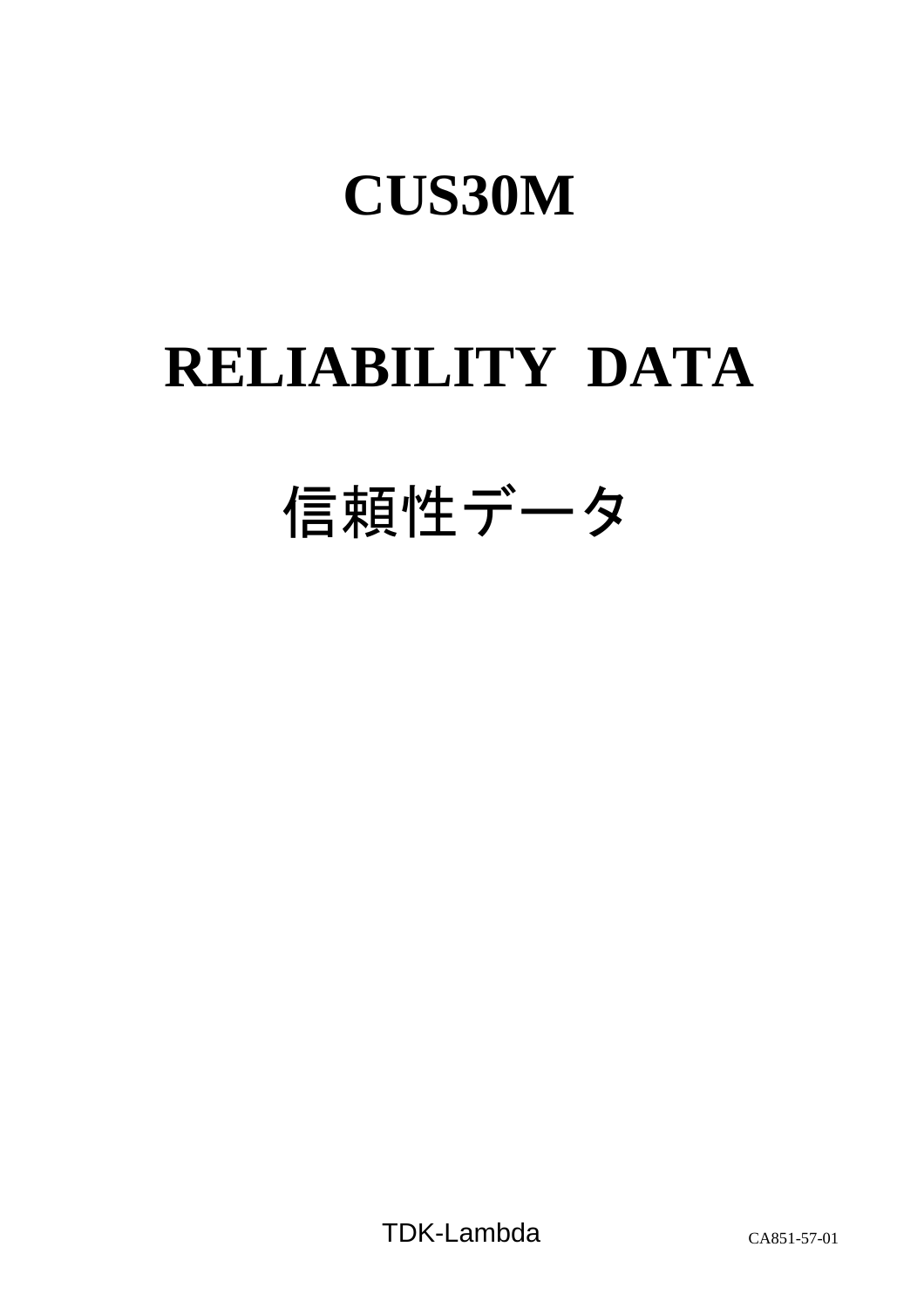### **INDEX**

|                                                                                          | <b>PAGE</b> |
|------------------------------------------------------------------------------------------|-------------|
|                                                                                          |             |
| 2. 部品ディレーティング Component Derating …………………………………………… R-2~8                                 |             |
| 3. 主要部品温度上昇値 Main Components Temperature Rise △T List ··························· R-9~12 |             |
| 4. 電解コンデンサ推定寿命計算値 Electrolytic Capacitor Lifetime ………………………… R-13~15                     |             |
| 5. アブノーマル試験 Abnormal Test …………………………………………………… R-16~20                                   |             |
| 6. 振動試験 Vibration Test ………………………………………………………… R-21                                       |             |
| 7. ノイズシミュレート試験 Noise Simulate Test …………………………………………… R-22                                |             |
| 8. 熱衝擊試験 Thermal Shock Test ……………………………………………………… R-23                                   |             |
| 9. 電圧ディップ試験 ……………………………………………………………………R-24<br>Voltage Dips Immunity Test (SEMI-F47)      |             |

※ 試験結果は、代表データでありますが、全ての製品はほぼ同等な特性を示します。 従いまして、以下の結果は実力値とお考え願います。

Test results are typical data. Nevertheless the following results are considered to be actual capability data because all units have nearly the same characteristics.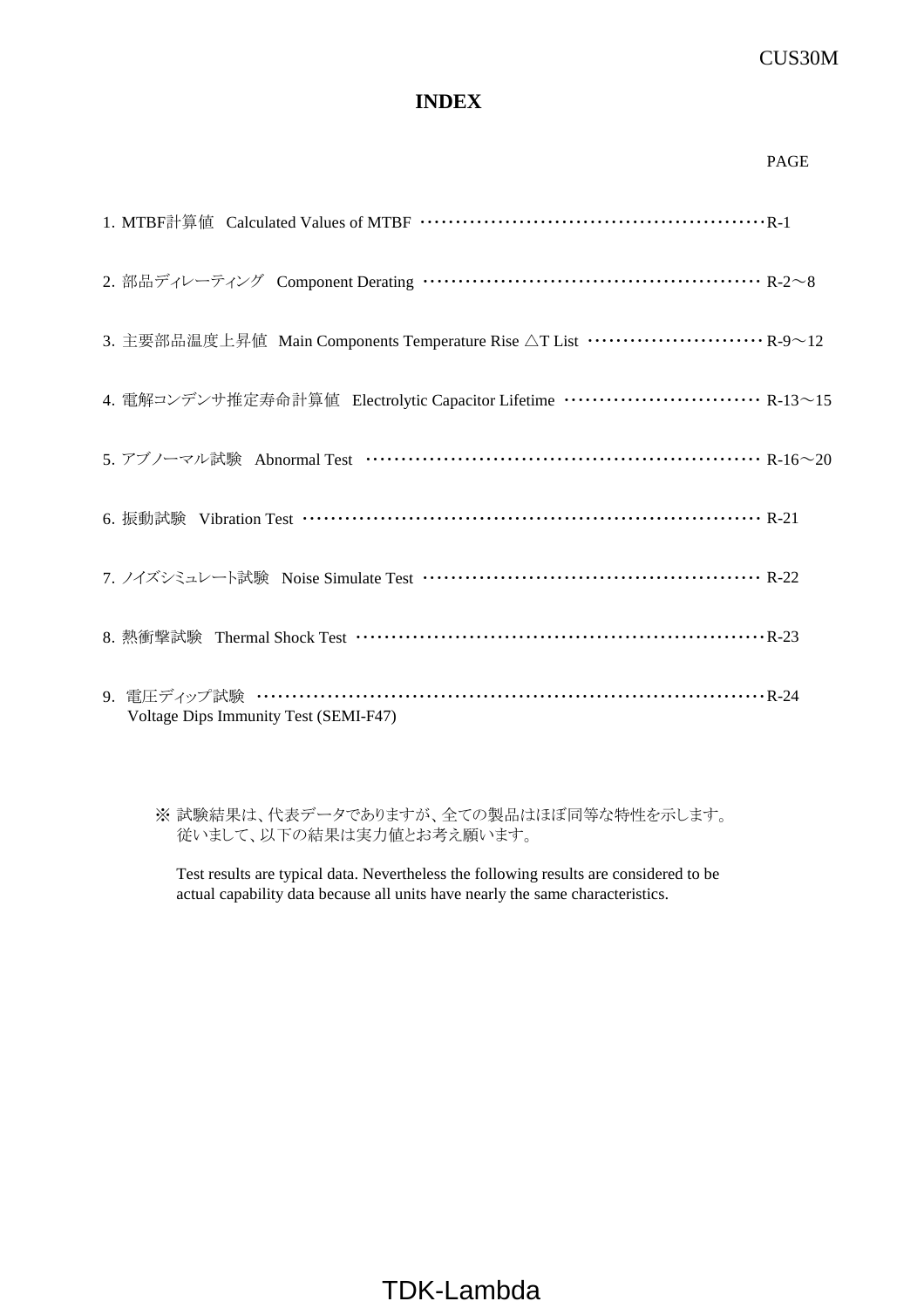#### 1.**MTBF**計算値 **Calculated Values of MTBF**

#### **MODEL** : **CUS30M-24**

#### **(1)** 算出方法 **Calculating Method**

Telcordiaの部品ストレス解析法(\*1)で算出されています。 故障率 $\lambda_{\rm SS}$ は、それぞれの部品ごとに電気ストレスと動作温度によって決定されます。 Calculated based on parts stress reliability projection of Telcordia (\*1). Individual failure rate  $\lambda_{SS}$  is calculated by the electric stress and temperature rise of the each part.

\*1: Telcordia Document "Reliability Prediction Procedure for Electronic Equipment" (Document number SR-332 Issue3 ,Method I,Quality level II)

$$
\langle \hat{\mathbf{g}} \mathbf{\hat{\mathbf{H}}} \mathbf{\hat{\mathbf{x}}} \rangle \qquad MTBF = \frac{1}{\lambda_{\text{equiv}}} = \frac{1}{\pi_E \sum_{i=1}^{m} (N_i \cdot \lambda_{\text{ss}i})} \times 10^9
$$
iffiff (Hours)  

$$
\lambda_{\text{ss}i} = \lambda_{Gi} \cdot \pi_{Qi} \cdot \pi_{Si} \cdot \pi_{Ti}
$$

- $\lambda_{\rm equip}$  :全機器故障率(FITs) Total equipment failure rate (FITs = Failures in10 $^9$  hours)
- λG*<sup>i</sup>* :i 番目の部品に対する基礎故障率 Generic failure rate for the ith part
- πQ*<sup>i</sup>* :i 番目の部品に対する品質ファクタ Quality factor for the ith part
- $π<sub>Si</sub>$  :i 番目の部品に対するストレスファクタ Stress factor for the ith part
- $π<sub>T*i*</sub>$  :i 番目の部品に対する温度ファクタ Temperature factor for the ith part
- *m* :異なる部品の数 Number of different part types
- *N <sup>i</sup>* :i 番目の部品の個数 Quantity of ith part type
- π*<sup>E</sup>* :機器の環境ファクタ Equipment environmental factor

#### **(2) MTBF**値 **MTBF Values**

条件 Conditions

| ・入力雷圧                | : $115\text{VAC},230\text{VAC}$ | ・出力電圧、電流                 | $: 24VDC, 1.25A (100\%)$              |
|----------------------|---------------------------------|--------------------------|---------------------------------------|
| Input voltage        |                                 | Output voltage & current |                                       |
|                      | ・環境ファクタ : GB (Ground, Benign)   | ・取付方法                    | :標準取付 A                               |
| Environmental factor |                                 |                          | Mounting method : Standard mounting A |
| ・周囲温度  :25℃,40℃      |                                 |                          |                                       |
| Ambient temperature  |                                 |                          |                                       |
|                      |                                 |                          |                                       |

| MTBF(Vin=115VAC & Ta=25℃) ≒ 8008742.4895 時間 (Hours)            |  |
|----------------------------------------------------------------|--|
|                                                                |  |
| <u>MTBF(Vin=115VAC &amp; Ta=40℃) ≒ 3962758.0502 時間 (Hours)</u> |  |
| MTBF(Vin=230VAC & Ta=25℃) ≒ 9960323.6007 時間 (Hours)            |  |
|                                                                |  |
| MTBF(Vin=230VAC & Ta=40℃) ≒ 5042034.8537 時間 (Hours)            |  |

# $TDK$ -Lambda  $R-1$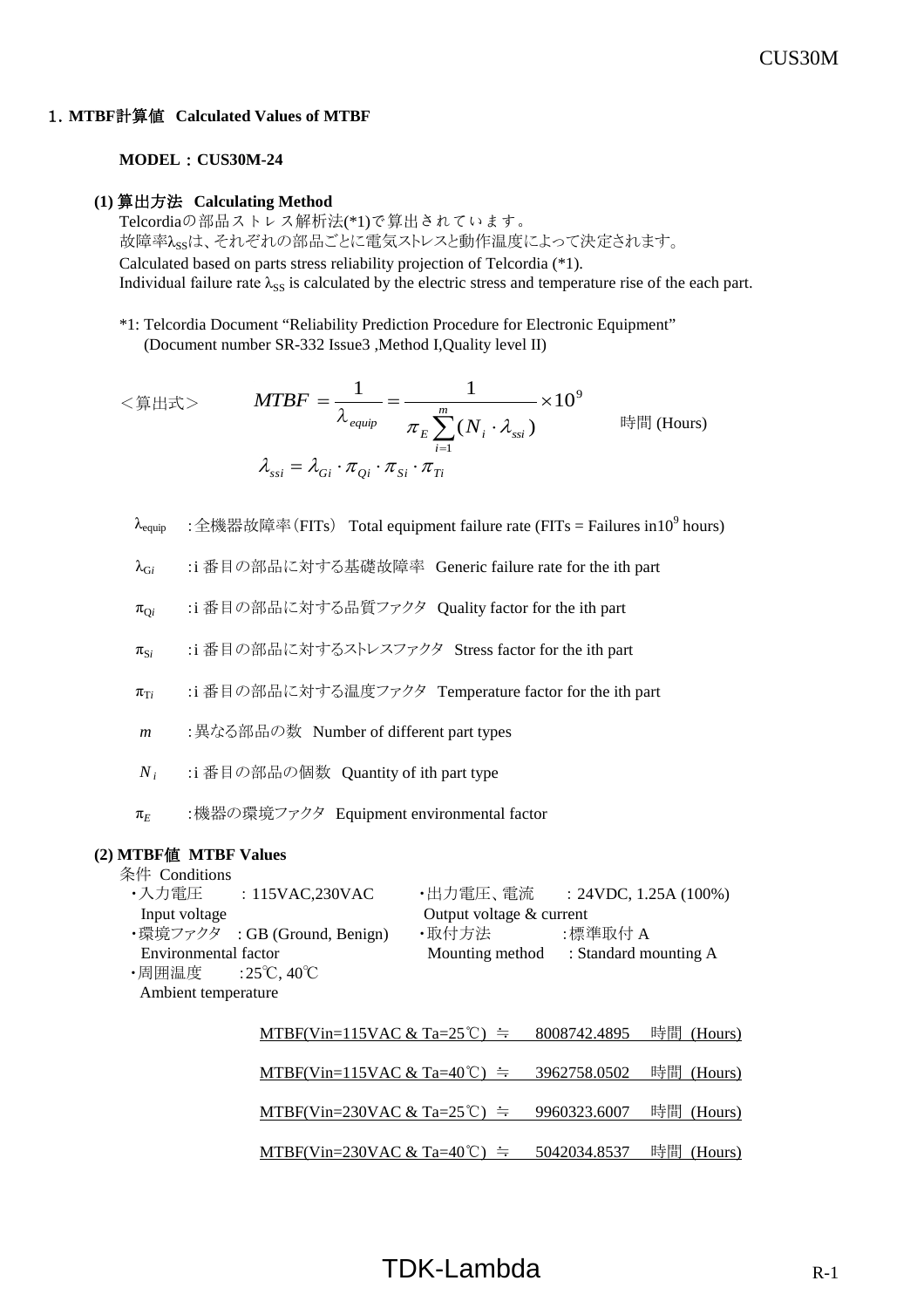#### **2**.部品ディレーティング **Components Derating**

#### **MODEL** : **CUS30M**

#### **(1)** 算出方法 **Calculating Method**

(a) 測定方法 Measuring method

| ·取付方法           | :標準取付             | ・周囲温度                      | : 45°C or 50°C |
|-----------------|-------------------|----------------------------|----------------|
| Mounting method | Standard mounting | Ambient temperature        |                |
| ・入力電圧           | : 115, 230VAC     | •出力電圧、電流                   | $:100\%$       |
| Input voltage   |                   | Output voltage $&$ current |                |

(b) 半導体 Semiconductors

 ケース温度、消費電力、熱抵抗より使用状態の接合点温度を求め 最大定格、接合点温度との比較を求めました。

 Compared with maximum junction temperature and actual one which is calculated based on case temperature, power dissipation and thermal impedance.

(c) IC、抵抗、コンデンサ等 IC, Resistors, Capacitors, etc.

 周囲温度、使用状態、消費電力など、個々の値は設計基準内に入っています。 Ambient temperature, operating condition, power dissipation and so on are within derating criteria.

#### (d) 熱抵抗算出方法 Calculating method of thermal impedance

|                 | $\theta j - c = \frac{Tj(\max) - Tc}{Pd(\max)} \qquad \theta j - a = \frac{Tj(\max) - Ta}{Pd(\max)} \qquad \theta j - 1 = \frac{Tj(\max) - Tl}{Pd(\max)}$ |
|-----------------|-----------------------------------------------------------------------------------------------------------------------------------------------------------|
| Tc              | :ディレーティングの始まるケース温度 一般に25℃<br>Case Temperature at Start Point of Derating; 25°C in General                                                                 |
| Ta              | :ディレーティングの始まる周囲温度 一般に25℃<br>Ambient Temperature at Start Point of Derating; 25°C in General                                                               |
| T1              | :ディレーティングの始まるリード温度 一般に25℃<br>Lead Temperature at Start Point of Derating; $25^{\circ}$ C in General                                                       |
|                 | Pd(max) :最大電力損失<br><b>Maximum Power Dissipation</b>                                                                                                       |
|                 | Tj(max) :最大接合点(チャネル)温度<br>(Tch(max)) Maximum Junction (channel) Temperature                                                                               |
| $(\theta$ ch-c) | θj-c :接合点(チャネル)からケースまでの熱抵抗<br>Thermal Impedance between Junction (channel) and Case                                                                       |
| $\theta$ j-a    | :接合点から周囲までの熱抵抗<br>Thermal Impedance between Junction and air                                                                                              |
| $\theta$ j-l    | :接合点からリードまでの熱抵抗                                                                                                                                           |

#### Thermal Impedance between Junction and Lead

# $TDK-Lambda$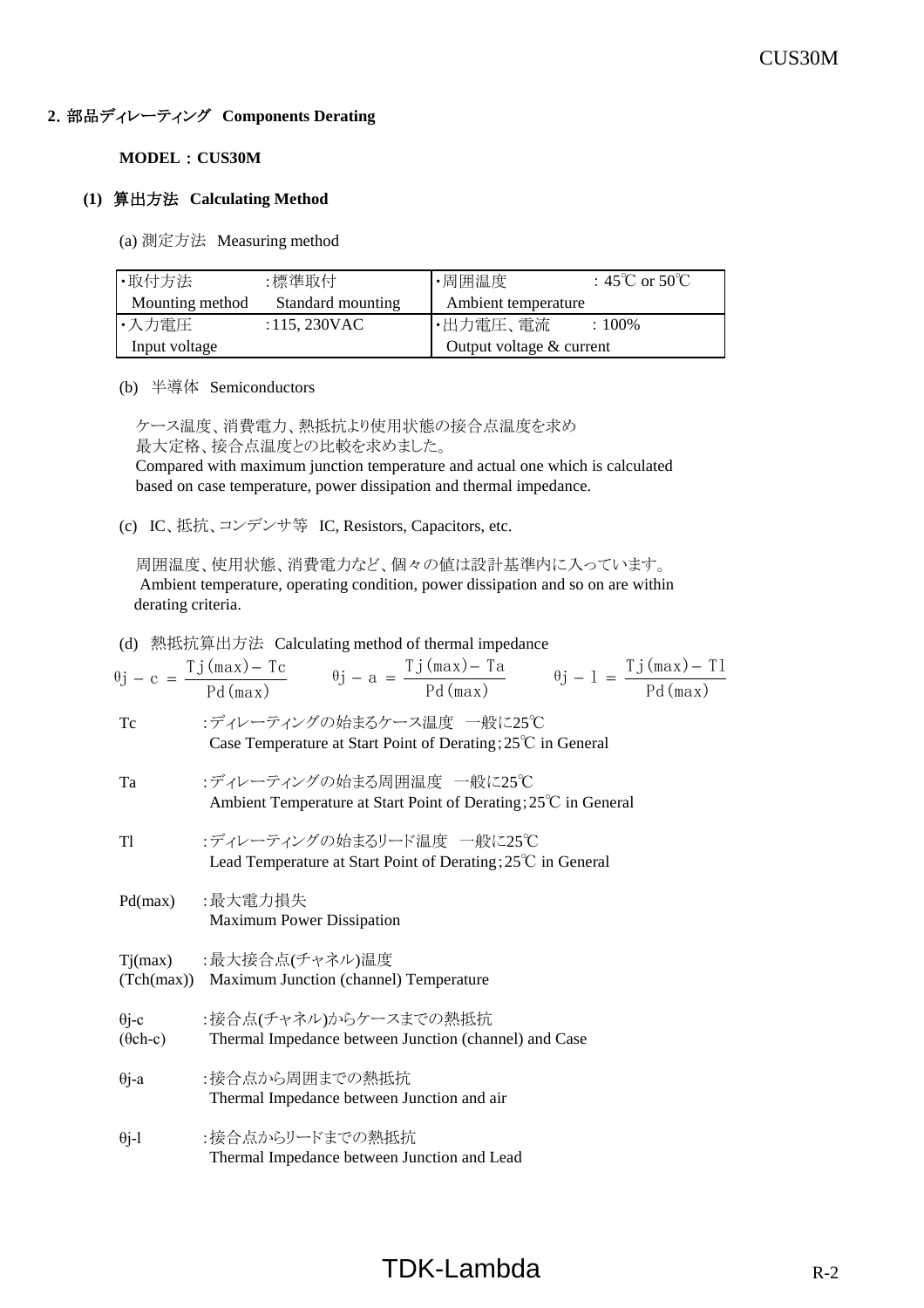| 部品番号<br>Location No.                                                           |                                                                                                                              | $Ta = 50^{\circ}C$<br>$Vin = 115VAC$<br>Load = $100\%$ (Vo: 12V, Io: 2.5A) |                                        |
|--------------------------------------------------------------------------------|------------------------------------------------------------------------------------------------------------------------------|----------------------------------------------------------------------------|----------------------------------------|
| A1 (MOS)<br>ICE3A2065ELJ<br><b>INFINEON</b>                                    | Tch (max) = $150$ °C<br>$Pd = 0.90 W$<br>Tch=Tc+ (( $\theta$ ch-c) × Pd) = 116.4°C<br>$D.F. = 77.62\%$                       | $\theta$ ch-c = 8.7 °C/W<br>$\Delta$ Tc= 58.6°C                            | Pd (max) = $17.0 W$<br>Tc= $108.6$ °C  |
| A201<br>TL431AQDBZR<br>TI                                                      | T <sub>j</sub> (max) = 150 °C<br>$Pd = 16.4$ mW<br>$Tj = Tc + ((\theta j - c) \times Pd) = 76.8^{\circ}C$<br>$D.F. = 51.23%$ | $\theta$ j-c = 76.0 °C/W<br>$\Delta$ Tc= 25.6 °C                           | Tc= $75.6$ °C                          |
| D1<br>S1WB(A)60B-7101<br><b>SHINDENGEN</b>                                     | Tj (max) = 150 °C<br>$Pd = 0.50 W$<br>$Ti= TI+ ((\theta i-I) \times Pd) = 88.4^{\circ}C$<br>$D.F. = 58.93\%$                 | $\theta$ j-l = 10.0 °C/W<br>$\Delta$ Tl= 33.4°C                            | $TI = 83.4$ °C                         |
| D51<br>YG865C12R<br><b>FUJI ELECTRIC</b>                                       | Tj (max) = 150 °C<br>$Pd = 2.38 W$<br>$T = Tc + ((\theta i - c) \times Pd) = 126.8^{\circ}C$<br>$D.F. = 84.51\%$             | $\theta$ j-c = 1.75 °C/W<br>$\triangle Tc = 72.6^{\circ}C$                 | Tc= $122.6$ °C                         |
| D101<br>1SR154-600TE25<br><b>ROHM</b>                                          | Tj (max) = 150 °C<br>$Pd = 10.0$ mW<br>$T = Tc + ((\theta j - c) \times Pd) = 98.4^{\circ}C$<br>$D.F. = 65.60\%$             | $\theta$ j-c = .0 °C/W<br>$\Delta$ Tc= 48.4°C                              | Tc= $98.4$ °C                          |
| D102<br>CRH01(TE85L,Q)<br><b>TOSHIBA</b>                                       | T <sub>j</sub> (max) = 150 °C<br>$Pd = 18.70$ mW<br>Tj=Ta+(( $\theta$ j-a)×Pd)=89.9°C<br>$D.F. = 59.95\%$                    | $\theta$ j-a = 130.0 °C/W<br>$\Delta$ Ta= 37.5°C                           | Tc= $87.5$ °C                          |
| <b>PC101</b><br>TLP385(D4GR-TL,E $Pd = 8.4$ mW<br>(DETECTOR)<br><b>TOSHIBA</b> | T <sub>j</sub> (max) = 125 °C<br>Tj=Ta+(( $\theta$ j-a)×Pd)=82.2°C<br>$D.F. = 65.76\%$                                       | $\theta$ j-a = 666.7 °C/W<br>$\Delta$ Ta= 26.6°C                           | Pd (max) = $150.0$ mW<br>Tc= 76.6 $°C$ |
| PC101<br>$TLP385(D4GR-TL,E Pd = 8.4 mW$<br>(LED)<br><b>TOSHIBA</b>             | Tj (max) = 125 °C<br>Tj=Ta+( $(\theta$ j-a)×Pd)=79.5°C<br>$D.F. = 63.63\%$                                                   | $\theta$ j-a = 350.0 °C/W<br>$\Delta$ Ta= 26.6°C                           | $Pd(max) = 100.0$ mW<br>$Tc = 76.6 °C$ |
| PC102<br>TLP385(D4GR-TL,E $Pd = 0.0$ mW<br>(DETECTOR)<br><b>TOSHIBA</b>        | T <sub>j</sub> (max) = 125 °C<br>Tj=Ta+(( $\theta$ j-a)×Pd)=76.6°C<br>$D.F. = 61.28%$                                        | $\theta$ j-a = 666.7 °C/W<br>$\Delta$ Ta= 26.6°C                           | Pd (max) = $150.0$ mW<br>Tc= 76.6 °C   |
| PC102<br>TLP385( $D4GR$ -TL,E $Pd = 0.0$ mW<br>(LED)<br><b>TOSHIBA</b>         | T <sub>j</sub> (max) = 125 °C<br>Tj= Ta+ (( $\theta$ j-a) × Pd) = 76.6 °C<br>$D.F. = 61.28%$                                 | $\theta$ j-a = 350.0 °C/W<br>$\Delta$ Ta= 26.6°C                           | $Pd(max) = 100.0$ mW<br>Tc= 76.6 °C    |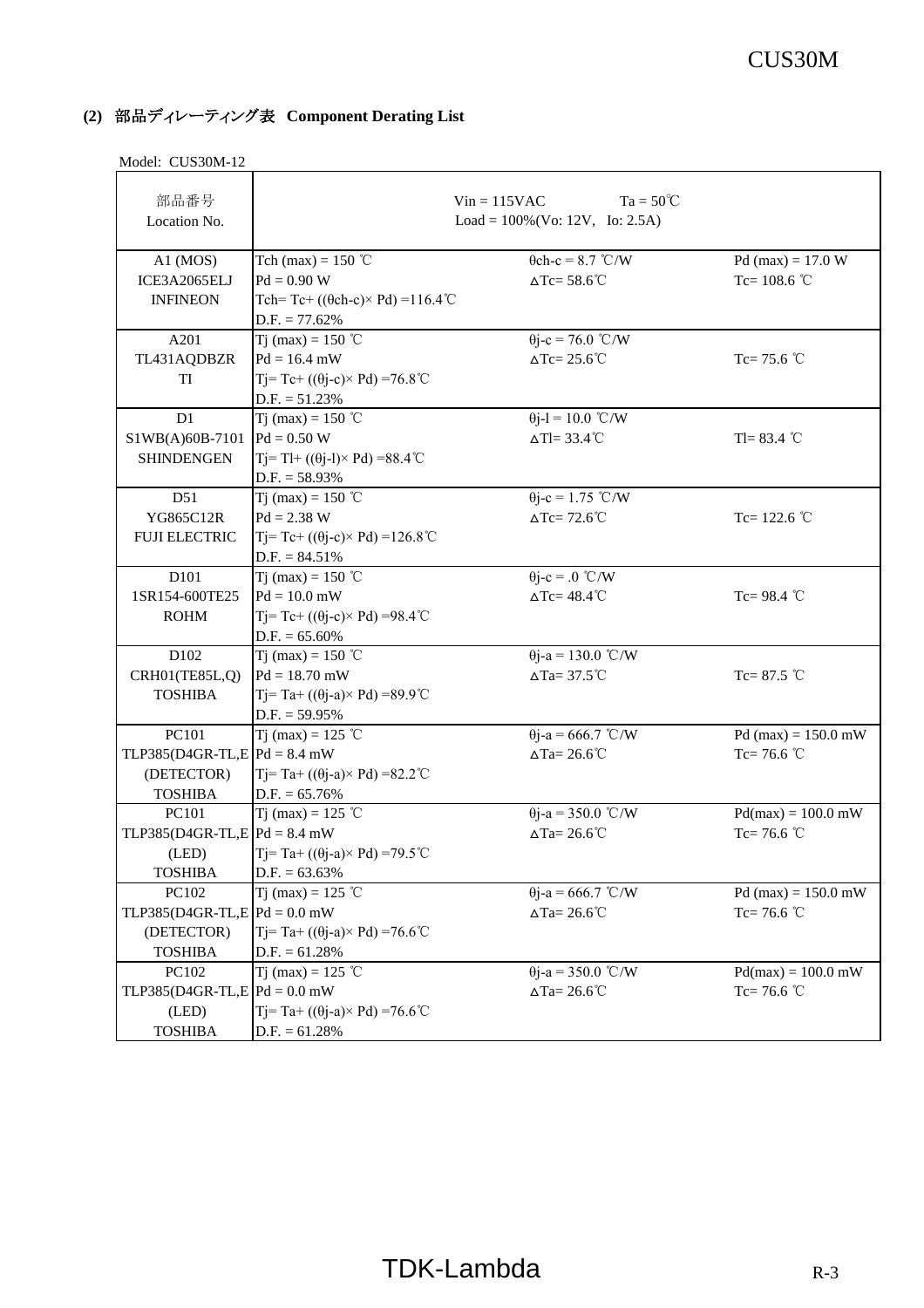| 部品番号                           |                                                        | $Ta = 50^{\circ}C$<br>$Vin = 230VAC$ |                       |
|--------------------------------|--------------------------------------------------------|--------------------------------------|-----------------------|
| Location No.                   | Load = $100\%$ (Vo: 12V, Io: 2.5A)                     |                                      |                       |
| $A1$ (MOS)                     | Tch (max) = $150$ °C                                   | $\theta$ ch-c = 8.7 °C/W             | Pd (max) = $17.0 W$   |
| ICE3A2065ELJ                   | $Pd = 1.13 W$                                          | $\Delta$ Tc= 49.7°C                  | Tc= $99.7$ °C         |
| <b>INFINEON</b>                | Tch=Tc+ (( $\theta$ ch-c) × Pd) = 109.5 °C             |                                      |                       |
|                                | $D.F. = 73.02\%$                                       |                                      |                       |
| A201                           | T <sub>i</sub> (max) = 150 °C                          | $\theta$ j-c = 76.0 °C/W             |                       |
| TL431AQDBZR                    | $Pd = 16.4$ mW                                         | $\Delta$ Tc= 23.0°C                  | Tc= $73.0$ °C         |
| TI                             | Tj=Tc+ (( $\theta$ j-c) × Pd) = 74.2 °C                |                                      |                       |
|                                | $D.F. = 49.5\%$                                        |                                      |                       |
| D1                             | Tj (max) = 150 °C                                      | $\theta$ j-l = 10.0 °C/W             |                       |
| S1WB(A)60B-7101                | $Pd = 0.20 W$                                          | $\Delta T = 20.7^{\circ}C$           | Tl= $70.7$ °C         |
| <b>SHINDENGEN</b>              | Tj= Tl+ $((\theta j - l) \times Pd) = 72.7^{\circ}$ C  |                                      |                       |
|                                | $D.F. = 48.47\%$                                       |                                      |                       |
| D51                            | T <sub>j</sub> (max) = 150 °C                          | $\theta j - c = 1.75$ °C/W           |                       |
| YG865C12R                      | $Pd = 2.38 W$                                          | $\triangle$ Tc= 72.0°C               | Tc= $122.0$ °C        |
| <b>FUJI ELECTRIC</b>           | Tj= Tc+ ((θj-c)× Pd) = 126.2 °C                        |                                      |                       |
|                                | $D.F. = 84.11\%$                                       |                                      |                       |
| D101                           | Tj (max) = 150 °C                                      | $\theta$ j-c = .0 °C/W               |                       |
| 1SR154-600TE25                 | $Pd = 10.0$ mW                                         | $\Delta$ Tc= 42.4°C                  | Tc= $92.4$ °C         |
| <b>ROHM</b>                    | $Tj = Tc + ((\theta j - c) \times Pd) = 92.4^{\circ}C$ |                                      |                       |
|                                | $D.F. = 61.60\%$                                       |                                      |                       |
| D102                           | Tj (max) = 150 °C                                      | $\theta$ j-a = 130.0 °C/W            |                       |
| CRH01(TE85L,Q)                 | $Pd = 14.30$ mW                                        | $\Delta$ Ta= 32.3°C                  | Tc= $82.3$ °C         |
| <b>TOSHIBA</b>                 | Tj=Ta+(( $\theta$ j-a) × Pd) = 84.2 °C                 |                                      |                       |
|                                | $D.F. = 56.11\%$                                       |                                      |                       |
| <b>PC101</b>                   | T <sub>j</sub> (max) = 125 °C                          | $\theta$ j-a = 666.7 °C/W            | Pd (max) = $150.0$ mW |
| TLP385(D4GR-TL,E $Pd = 8.5$ mW |                                                        | $\Delta$ Ta= 21.9°C                  | Tc= $71.9$ °C         |
| (DETECTOR)                     | Tj= Ta+ ((θj-a)× Pd) =77.6 ℃                           |                                      |                       |
| <b>TOSHIBA</b>                 | $D.F. = 62.05\%$                                       |                                      |                       |
| <b>PC101</b>                   | T <sub>j</sub> (max) = 125 °C                          | $\theta$ j-a = 350.0 °C/W            | $Pd(max) = 100.0$ mW  |
| TLP385(D4GR-TL,E $Pd = 8.5$ mW |                                                        | $\Delta$ Ta= 21.9°C                  | Tc= $71.9$ °C         |
| (LED)                          | Tj= Ta+ $((\theta j-a) \times Pd)$ =74.9°C             |                                      |                       |
| <b>TOSHIBA</b>                 | $D.F. = 59.9\%$                                        |                                      |                       |
| PC102                          | T <sub>j</sub> (max) = 125 °C                          | $\theta$ j-a = 666.7 °C/W            | Pd (max) = $150.0$ mW |
| TLP385(D4GR-TL,E $Pd = 0.0$ mW |                                                        | $\Delta$ Ta= 21.9°C                  | $Tc = 71.9$ °C        |
| (DETECTOR)                     | Ti= Ta+ $((\theta i-a) \times Pd)$ =71.9°C             |                                      |                       |
| <b>TOSHIBA</b>                 | $D.F. = 57.52\%$                                       |                                      |                       |
| PC102                          | T <sub>j</sub> (max) = 125 °C                          | $\theta$ j-a = 350.0 °C/W            | $Pd(max) = 100.0$ mW  |
| TLP385(D4GR-TL,E $Pd = 0.0$ mW |                                                        | $\Delta$ Ta= 21.9°C                  | $Tc = 71.9$ °C        |
| (LED)                          | Tj=Ta+(( $\theta$ j-a)×Pd)=71.9°C                      |                                      |                       |
| <b>TOSHIBA</b>                 | $D.F. = 57.52\%$                                       |                                      |                       |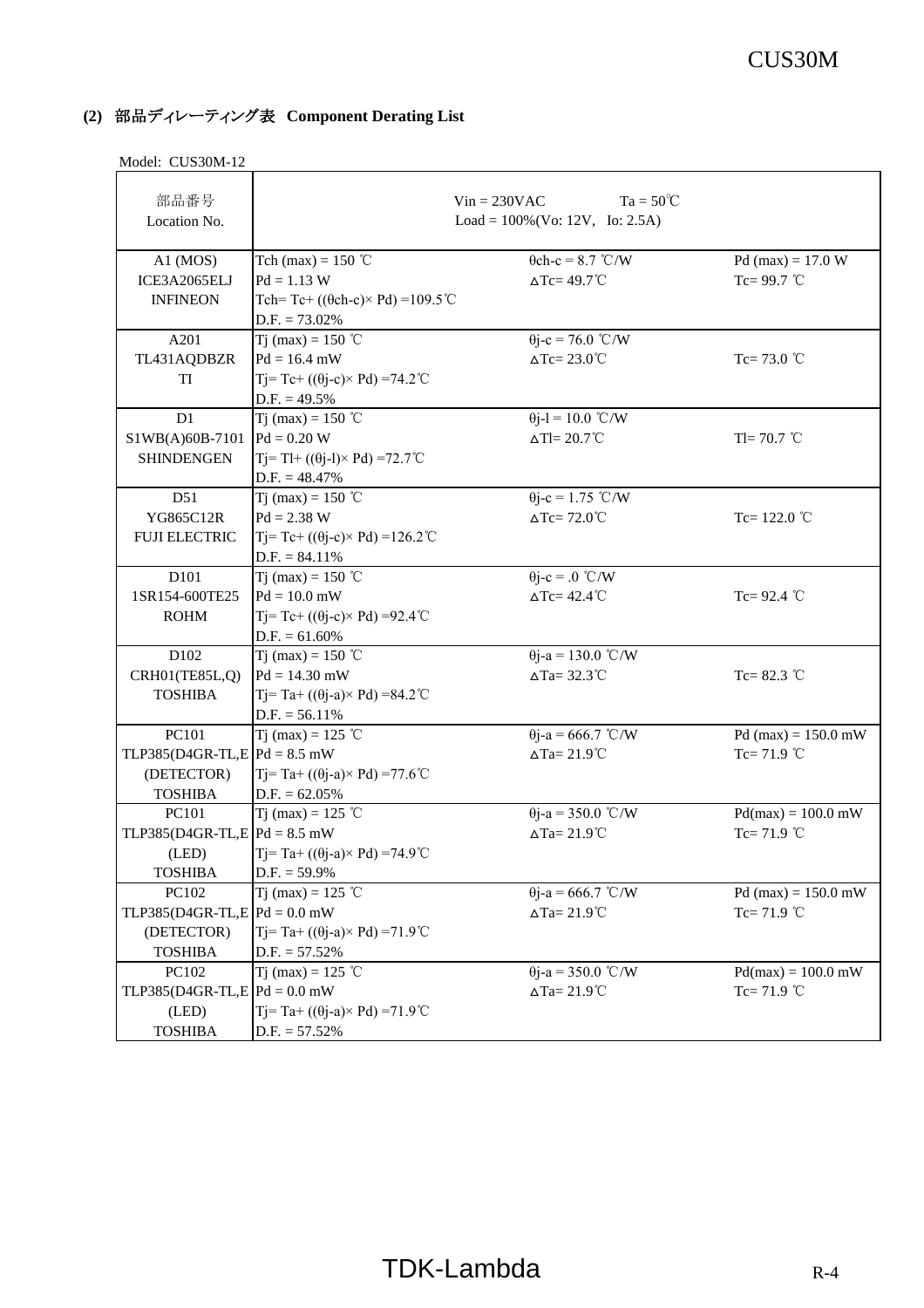| 部品番号<br>Location No.                          |                                                                                                        | $Ta = 50^{\circ}C$<br>$Vin = 115VAC$<br>Load = $100\%$ (Vo: 24V, Io: 1.25A) |                                       |
|-----------------------------------------------|--------------------------------------------------------------------------------------------------------|-----------------------------------------------------------------------------|---------------------------------------|
|                                               |                                                                                                        |                                                                             |                                       |
| $A1$ (MOS)<br>ICE3A2065ELJ<br><b>INFINEON</b> | Tch (max) = $150$ °C<br>$Pd = 0.65 W$<br>Tch=Tc+ (( $\theta$ ch-c) × Pd) = 119.2°C<br>$D.F. = 79.44\%$ | $\theta$ ch-c = 8.7 °C/W<br>$\Delta$ Tc= 58.5°C                             | Pd (max) = $17.0 W$<br>Tc= $113.5$ °C |
| A201                                          | T <sub>j</sub> (max) = 150 °C                                                                          | $\theta$ j-c = 76.0 °C/W                                                    |                                       |
| TL431AQDBZR                                   | $Pd = 32.0$ mW                                                                                         | $\Delta$ Tc= 25.5°C                                                         | Tc= $75.5$ °C                         |
| TI                                            | Tj= Tc+ ((θj-c)× Pd) =77.9 ℃<br>$D.F. = 51.95\%$                                                       |                                                                             |                                       |
| D1                                            | Tj (max) = 150 °C                                                                                      | $\theta$ j-l = 10.0 °C/W                                                    |                                       |
| S1WB(A)60B-7101                               | $Pd = 0.40 W$                                                                                          | $\Delta$ Tl= 36.4°C                                                         | Tl= $91.4$ °C                         |
| <b>SHINDENGEN</b>                             | $Ti= TI+ ((\theta i-I) \times Pd) = 95.4^{\circ}C$<br>$D.F. = 63.60\%$                                 |                                                                             |                                       |
| D51                                           | T <sub>1</sub> (max) = 150 °C                                                                          | $\theta$ j-c = 3.5 °C/W                                                     |                                       |
| YG902C3R                                      | $Pd = 1.19 W$                                                                                          | $\Delta$ Tc= 50.8°C                                                         | Tc= $105.8$ °C                        |
| <b>FUJI ELECTRIC</b>                          | Tj= Tc+ ((θj-c)× Pd) = 110.0 ℃<br>$D.F. = 73.31\%$                                                     |                                                                             |                                       |
| D101                                          | Tj (max) = 150 °C                                                                                      | $\theta$ j-c = 30.0 °C/W                                                    |                                       |
| 1SR154-600TE25                                | $Pd = 43.2$ mW                                                                                         | $\Delta Tc = 41.7^{\circ}C$                                                 | Tc= $96.7$ °C                         |
| <b>ROHM</b>                                   | Tj= Tc+ ((θj-c)× Pd) =98.0 ℃                                                                           |                                                                             |                                       |
|                                               | $D.F. = 65.33\%$                                                                                       |                                                                             |                                       |
| D102                                          | Tj (max) = 150 °C                                                                                      | $\theta$ j-a = 130.0 °C/W                                                   |                                       |
| CRH01(TE85L,Q)                                | $Pd = 14.10$ mW                                                                                        | $\Delta$ Ta= 34.8°C                                                         | Tc= $89.8$ °C                         |
| <b>TOSHIBA</b>                                | Tj= Ta+ ((θj-a)× Pd) =91.6 ℃                                                                           |                                                                             |                                       |
|                                               | $D.F. = 61.09\%$                                                                                       |                                                                             |                                       |
| PC101                                         | Tj (max) = 125 °C                                                                                      | $\theta$ j-a = 666.7 °C/W                                                   | Pd (max) = $150.0$ mW                 |
| TLP385(D4GR-TL,E $Pd = 6.6$ mW                |                                                                                                        | $\Delta$ Ta= 25.9°C                                                         | Tc= $75.9$ °C                         |
| (DETECTOR)                                    | Tj= Ta+ ((θj-a)× Pd) = 80.3 ℃                                                                          |                                                                             |                                       |
| <b>TOSHIBA</b>                                | $D.F. = 64.24\%$                                                                                       |                                                                             |                                       |
| PC101                                         | T <sub>j</sub> (max) = 125 °C                                                                          | $\theta$ j-a = 350.0 °C/W                                                   | $Pd(max) = 100.0$ mW                  |
| $TLP385(D4GR-TL,E Pd = 1.94 mW$               |                                                                                                        | $\Delta$ Ta= 25.9°C                                                         | $Tc = 75.9$ °C                        |
| (LED)                                         | Tj= Ta+ ((θj-a)× Pd) =76.6 ℃                                                                           |                                                                             |                                       |
| <b>TOSHIBA</b>                                | $D.F. = 61.26\%$                                                                                       |                                                                             |                                       |
| PC102                                         | Ti (max) = 125 °C                                                                                      | $\theta$ j-a = 666.7 °C/W                                                   | Pd (max) = $150.0$ mW                 |
| TLP385(D4GR-TL,E $Pd = 0.0$ mW                |                                                                                                        | $\Delta$ Ta= 25.9°C                                                         | Tc= $75.9$ °C                         |
| (DETECTOR)                                    | Ti= Ta+ $((\theta i-a) \times Pd)$ =75.9°C                                                             |                                                                             |                                       |
| <b>TOSHIBA</b>                                | $D.F. = 60.72\%$                                                                                       |                                                                             |                                       |
| PC102                                         | T <sub>j</sub> (max) = 125 °C                                                                          | $\theta$ j-a = 350.0 °C/W                                                   | $Pd(max) = 100.0$ mW                  |
| TLP385(D4GR-TL,E $Pd = 0.0$ mW                |                                                                                                        | $\Delta$ Ta= 25.9°C                                                         | Tc= $75.9$ °C                         |
| (LED)                                         | Ti= Ta+ $((\theta i-a) \times Pd)$ =75.9°C                                                             |                                                                             |                                       |
| <b>TOSHIBA</b>                                | $D.F. = 60.72\%$                                                                                       |                                                                             |                                       |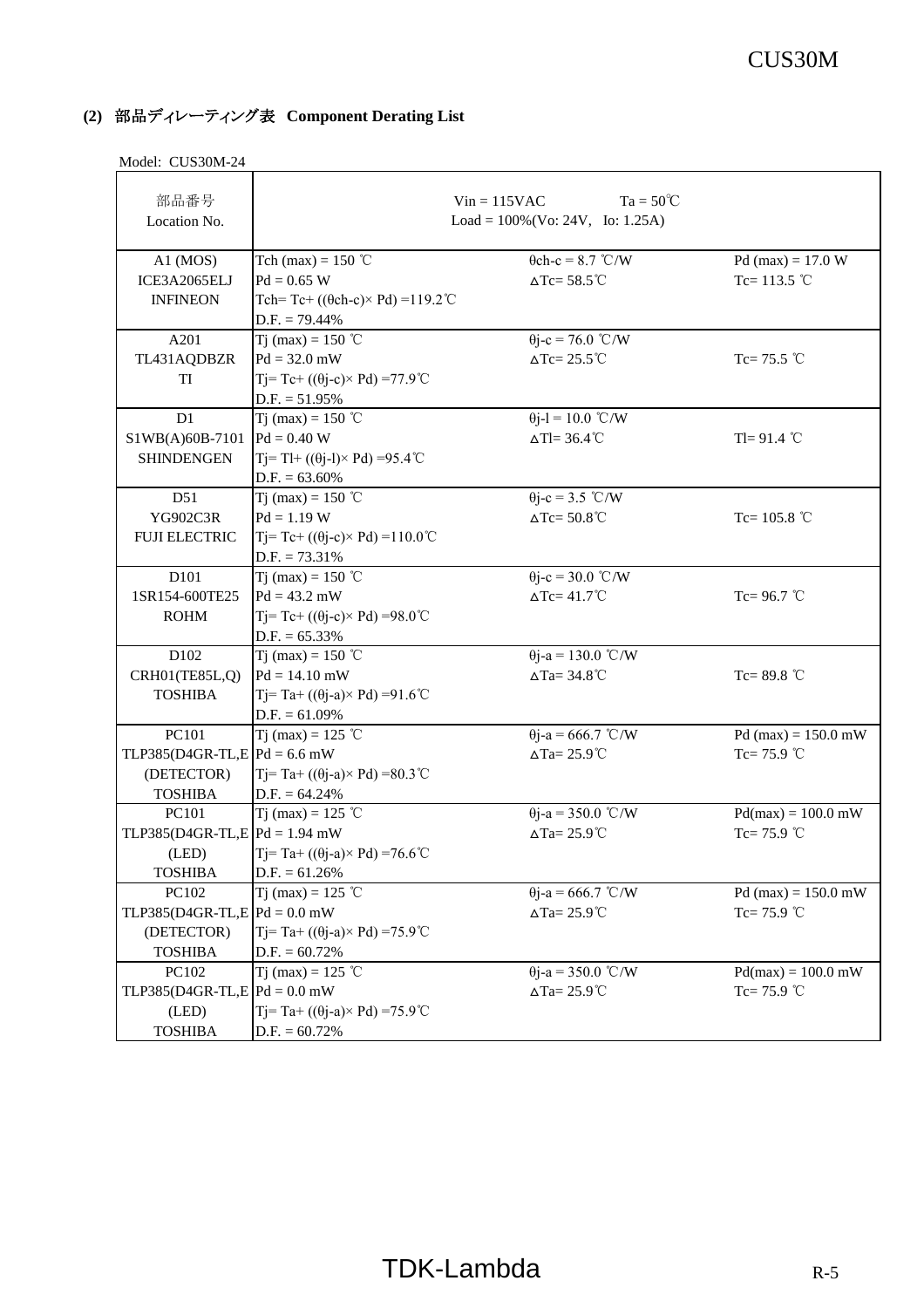| 部品番号<br>Location No.                                                    |                                                                                                                               | $Ta = 50^{\circ}C$<br>$Vin = 230VAC$<br>Load = $100\%$ (Vo: 24V, Io: 1.25A) |                                        |
|-------------------------------------------------------------------------|-------------------------------------------------------------------------------------------------------------------------------|-----------------------------------------------------------------------------|----------------------------------------|
| $A1$ (MOS)<br>ICE3A2065ELJ<br><b>INFINEON</b>                           | Tch (max) = $150$ °C<br>$Pd = 1.04 W$<br>Tch=Tc+ (( $\theta$ ch-c) × Pd) = 112.3°C<br>$D.F. = 74.90\%$                        | $\theta$ ch-c = 8.7 °C/W<br>$\triangle Tc = 48.3^{\circ}C$                  | Pd (max) = $17.0 W$<br>Tc= $103.3$ °C  |
| A201<br>TL431AQDBZR<br>TI                                               | T <sub>i</sub> (max) = 150 °C<br>$Pd = 33.0$ mW<br>Tj=Tc+ (( $\theta$ j-c) × Pd) = 75.3 °C<br>$D.F. = 50.21\%$                | $\theta$ j-c = 76.0 °C/W<br>$\triangle Tc = 22.8^{\circ}C$                  | Tc= $72.8 °C$                          |
| D1<br>S1WB(A)60B-7101<br><b>SHINDENGEN</b>                              | Tj (max) = 150 °C<br>$Pd = 0.20 W$<br>$Tj = Tl + ((\theta j - l) \times Pd) = 80.1^{\circ}C$<br>$D.F. = 53.40\%$              | $\theta$ j-l = 10.0 °C/W<br>$\Delta$ Tl= 23.1 °C                            | $TI = 78.1$ °C                         |
| D51<br>YG902C3R<br><b>FUJI ELECTRIC</b>                                 | T <sub>i</sub> (max) = 150 °C<br>$Pd = 1.19 W$<br>Tj= Tc+ ((θj-c)× Pd) = 109.0 °C<br>$D.F. = 72.64\%$                         | $\theta$ j-c = 3.5 °C/W<br>$\triangle Tc = 49.8^{\circ}C$                   | Tc= $104.8$ °C                         |
| D <sub>101</sub><br>1SR154-600TE25<br><b>ROHM</b>                       | T <sub>j</sub> (max) = 150 °C<br>$Pd = 27.9$ mW<br>$Tj = Tc + ((\theta j - c) \times Pd) = 92.6^{\circ}C$<br>$D.F. = 61.76\%$ | $\theta$ j-c = 30.0 °C/W<br>$\triangle Tc = 36.8^{\circ}C$                  | Tc=91.8 $°C$                           |
| D102<br>CRH01(TE85L,Q)<br><b>TOSHIBA</b>                                | Tj (max) = 150 °C<br>$Pd = 6.10$ mW<br>Tj= Ta+ ((θj-a)× Pd) =86.0 ℃<br>$D.F. = 57.33\%$                                       | $\theta$ j-a = 130.0 °C/W<br>$\triangle$ Ta= 30.2°C                         | Tc= $85.2$ °C                          |
| PC101<br>TLP385(D4GR-TL,E $Pd = 5.1$ mW<br>(DETECTOR)<br><b>TOSHIBA</b> | Tj (max) = 125 °C<br>Tj= Ta+ $((\theta j-a) \times Pd)$ =74.8°C<br>$D.F. = 59.84\%$                                           | $\theta$ j-a = 666.7 °C/W<br>$\Delta$ Ta= 21.4°C                            | Pd (max) = $150.0$ mW<br>Tc= $71.4$ °C |
| PC101<br>TLP385(D4GR-TL,E $Pd = 1.94$ mW<br>(LED)<br><b>TOSHIBA</b>     | Tj (max) = 125 °C<br>Tj=Ta+ $((\theta$ j-a)×Pd) =72.1°C<br>$D.F. = 57.66\%$                                                   | $\theta$ j-a = 350.0 °C/W<br>$\Delta$ Ta= 21.4°C                            | $Pd(max) = 100.0$ mW<br>$Tc = 71.4 °C$ |
| PC102<br>TLP385(D4GR-TL,E $Pd = 0.0$ mW<br>(DETECTOR)<br><b>TOSHIBA</b> | T <sub>j</sub> (max) = 125 °C<br>$Ti= Ta + ((\theta i - a) \times Pd) = 71.4$ °C<br>$D.F. = 57.12\%$                          | $\theta$ j-a = 666.7 °C/W<br>$\Delta$ Ta= 21.4°C                            | Pd (max) = $150.0$ mW<br>Tc= $71.4$ °C |
| PC102<br>TLP385(D4GR-TL,E $Pd = 0.0$ mW<br>(LED)<br><b>TOSHIBA</b>      | T <sub>j</sub> (max) = 125 °C<br>Tj=Ta+(( $\theta$ j-a)×Pd)=71.4°C<br>$D.F. = 57.12\%$                                        | $\theta$ j-a = 350.0 °C/W<br>$\Delta$ Ta= 21.4°C                            | $Pd(max) = 100.0$ mW<br>Tc= $71.4$ °C  |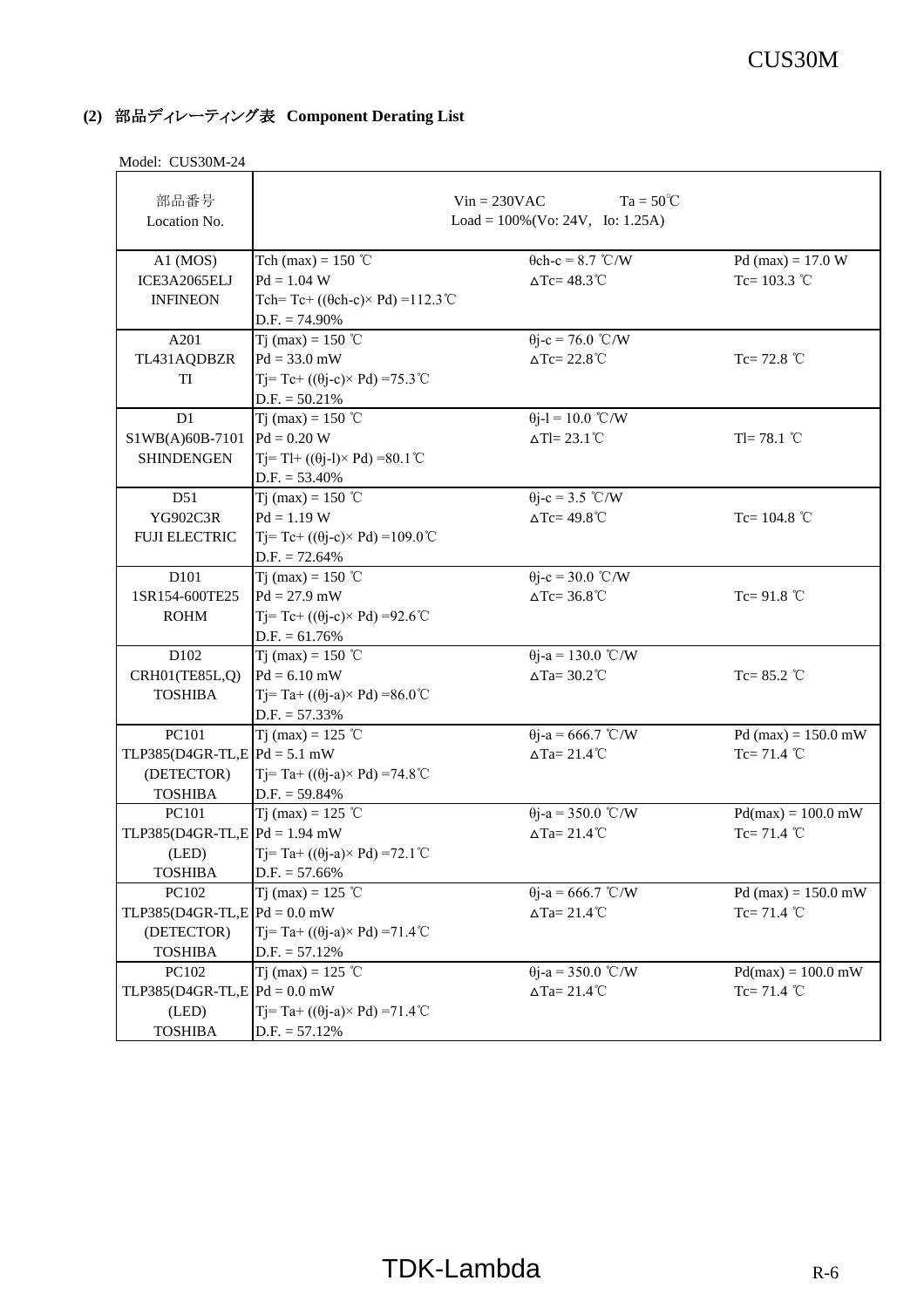| 部品番号                            | $Ta = 45^{\circ}C$<br>$Vin = 115VAC$                   |                                |                       |
|---------------------------------|--------------------------------------------------------|--------------------------------|-----------------------|
| Location No.                    | $Load = 100\%$ (Vo: 48V, Io: 0.63A)                    |                                |                       |
|                                 |                                                        |                                |                       |
| $A1$ (MOS)                      | Tch (max) = $150$ °C                                   | $\theta$ ch-c = 8.7 °C/W       | Pd (max) = $17.0 W$   |
| ICE3A2065ELJ                    | $Pd = 0.73 W$                                          | $\triangle Tc = 58.2^{\circ}C$ | Tc= $103.2$ °C        |
| <b>INFINEON</b>                 | Tch=Tc+ $((\theta ch-c) \times Pd) = 109.6^{\circ}C$   |                                |                       |
|                                 | $D.F. = 73.03\%$                                       |                                |                       |
| A201                            | T <sub>j</sub> (max) = 150 °C                          | $\theta$ j-c = 76.0 °C/W       |                       |
| TL431AQDBZR                     | $Pd = 32.0$ mW                                         | $\triangle Tc = 20.4$ °C       | Tc= $65.4$ °C         |
| TI                              | $Tj = Tc + ((\theta j - c) \times Pd) = 67.8^{\circ}C$ |                                |                       |
|                                 | $D.F. = 45.22\%$                                       |                                |                       |
| D1                              | Tj (max) = 150 °C                                      | $\theta$ j-l = 10.0 °C/W       |                       |
| S1WB(A)60B-7101                 | $Pd = 1.00 W$                                          | $\Delta$ Tl= 32.9°C            | Tl= $77.9$ °C         |
| <b>SHINDENGEN</b>               | $Ti=TI+$ (( $\theta$ j-l) × Pd) = 87.9 °C              |                                |                       |
|                                 | $D.F. = 58.60\%$                                       |                                |                       |
| D51                             | T <sub>j</sub> (max) = 150 °C                          | $\theta$ j-c = 3.0 °C/W        |                       |
| YG982C4R                        | $Pd = 0.91 W$                                          | $\triangle$ Tc= 37.7°C         | Tc= $82.7$ °C         |
| <b>FUJI ELECTRIC</b>            | $T = Tc + ((\theta i - c) \times Pd) = 85.4^{\circ}C$  |                                |                       |
|                                 | $D.F. = 56.96\%$                                       |                                |                       |
| D101                            | Tj (max) = 150 °C                                      | $\theta$ j-c = 30.0 °C/W       |                       |
| 1SR154-600TE25                  | $Pd = 43.2$ mW                                         | $\triangle Tc = 50.9^{\circ}C$ | Tc= $95.9$ °C         |
| <b>ROHM</b>                     | Ti= Tc+ $((\theta$ i-c $)\times$ Pd $)$ =97.2°C        |                                |                       |
|                                 | $D.F. = 64.80\%$                                       |                                |                       |
| D102                            | Tj (max) = 150 °C                                      | $\theta$ j-a = 130.0 °C/W      |                       |
| CRH01(TE85L,Q)                  | $Pd = 14.11$ mW                                        | $\Delta$ Ta= 34.8°C            | Tc= 79.8 $\degree$ C  |
| <b>TOSHIBA</b>                  | Tj=Ta+(( $\theta$ j-a) × Pd) = 81.6 °C                 |                                |                       |
|                                 | $D.F. = 54.42\%$                                       |                                |                       |
| PC101                           | T <sub>j</sub> (max) = 125 °C                          | $\theta$ j-a = 666.7 °C/W      | Pd (max) = $150.0$ mW |
| TLP385(D4GR-TL,E $Pd = 6.56$ mW |                                                        | $\Delta$ Ta= 24.3°C            | Tc= $69.3$ °C         |
| (DETECTOR)                      | Tj= Ta+ (( $\theta$ j-a)× Pd) =73.7℃                   |                                |                       |
| <b>TOSHIBA</b>                  | $D.F. = 58.94\%$                                       |                                |                       |
| PC101                           | Tj (max) = 125 °C                                      | $\theta$ j-a = 350.0 °C/W      | $Pd(max) = 100.0$ mW  |
| $TLP385(D4GR-TL,E Pd = 1.94 mW$ |                                                        | $\Delta$ Ta= 24.3°C            | Tc= 69.3 °C           |
| (LED)                           | Ti= Ta+ $((\theta$ i-a)× Pd) =70.0°C                   |                                |                       |
| <b>TOSHIBA</b>                  | $D.F. = 55.98\%$                                       |                                |                       |
| PC102                           | T <sub>j</sub> (max) = 125 °C                          | $\theta$ j-a = 666.7 °C/W      | Pd (max) = $150.0$ mW |
| TLP385(D4GR-TL,E $Pd = 0.0$ mW  |                                                        | $\Delta$ Ta= 24.3°C            | Tc= $69.3$ °C         |
| (DETECTOR)                      | Ti= Ta+ $((\theta$ i-a)× Pd) =69.3°C                   |                                |                       |
| <b>TOSHIBA</b>                  | $D.F. = 55.44\%$                                       |                                |                       |
| PC102                           | T <sub>j</sub> (max) = 125 °C                          | $\theta$ j-a = 350.0 °C/W      | $Pd(max) = 100.0$ mW  |
| TLP385(D4GR-TL,E $Pd = 0.0$ mW  |                                                        | $\Delta$ Ta= 24.3°C            | Tc= $69.3$ °C         |
| (LED)                           | Ti= Ta+ $((\theta$ i-a)× Pd) =69.3°C                   |                                |                       |
| <b>TOSHIBA</b>                  | $D.F. = 55.44\%$                                       |                                |                       |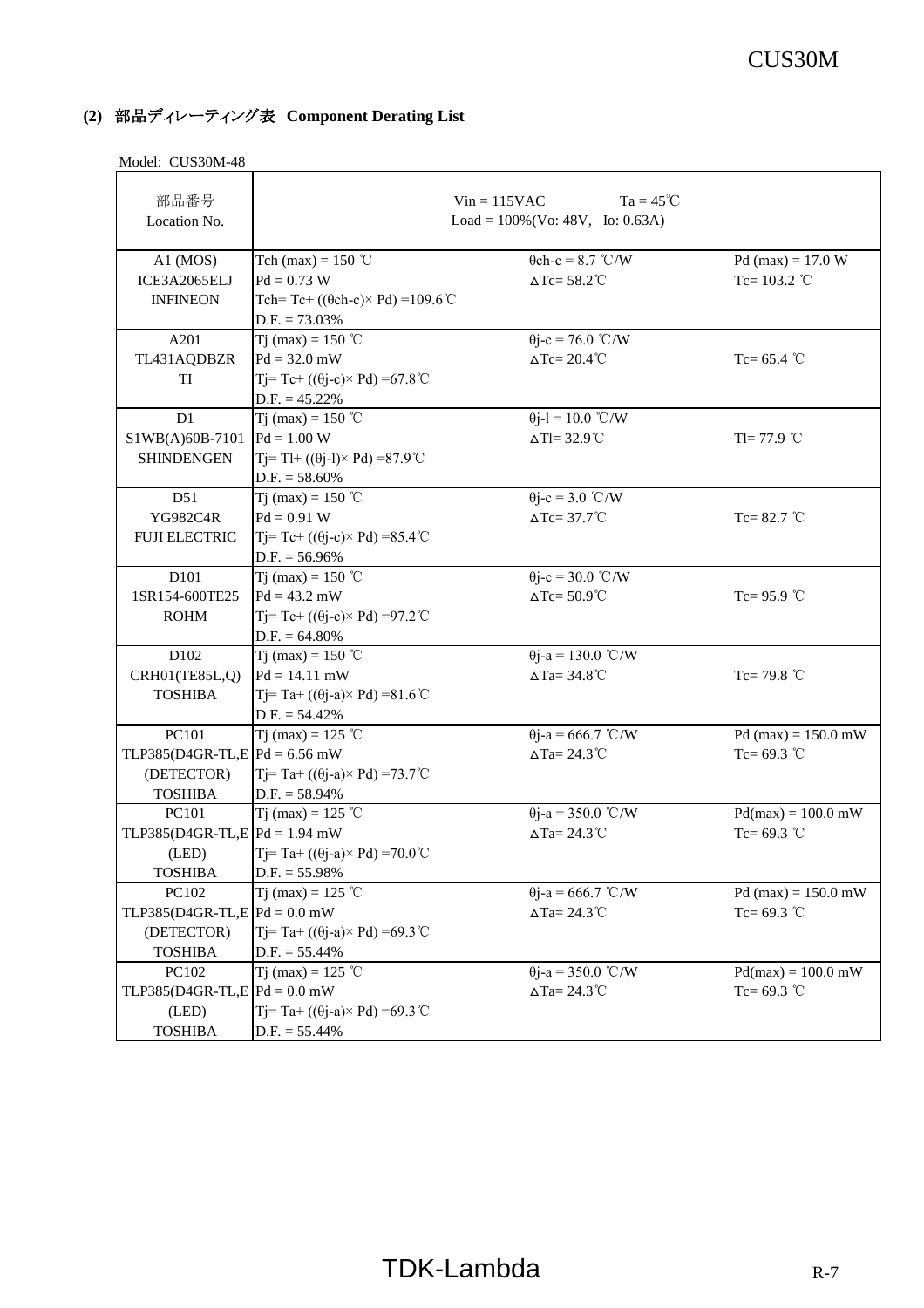| 部品番号<br>Location No.            |                                                        | $Ta = 45^{\circ}C$<br>$Vin = 230VAC$<br>Load = $100\%$ (Vo: 48V, Io: 0.63A) |                       |
|---------------------------------|--------------------------------------------------------|-----------------------------------------------------------------------------|-----------------------|
| $A1$ (MOS)                      | Tch (max) = $150$ °C                                   | $\theta$ ch-c = 8.7 °C/W                                                    | Pd (max) = $17.0 W$   |
| ICE3A2065ELJ                    | $Pd = 0.90 W$                                          | $\triangle$ Tc= 52.7°C                                                      | Tc= $97.7$ °C         |
| <b>INFINEON</b>                 | Tch=Tc+ $((\theta ch-c) \times Pd) = 105.5^{\circ}C$   |                                                                             |                       |
|                                 | $D.F. = 70.36\%$                                       |                                                                             |                       |
| A201                            | T <sub>i</sub> (max) = 150 °C                          | $\theta$ j-c = 76.0 °C/W                                                    |                       |
| TL431AQDBZR                     | $Pd = 33.0$ mW                                         | $\triangle Tc=17.3^{\circ}C$                                                | Tc= $62.3$ °C         |
| TI                              | $Tj = Tc + ((\theta j - c) \times Pd) = 64.8^{\circ}C$ |                                                                             |                       |
|                                 | $D.F. = 43.21\%$                                       |                                                                             |                       |
| D1                              | Tj (max) = 150 °C                                      | $\theta$ j-l = 10.0 °C/W                                                    |                       |
| S1WB(A)60B-7101                 | $Pd = 0.68 W$                                          | $\Delta T = 20.6^{\circ}C$                                                  | Tl= $65.6$ °C         |
| <b>SHINDENGEN</b>               | $Tj = Tl + ((\theta j - l) \times Pd) = 72.4^{\circ}C$ |                                                                             |                       |
|                                 | $D.F. = 48.24\%$                                       |                                                                             |                       |
| D51                             | T <sub>j</sub> (max) = 150 °C                          | $\theta$ j-c = 3.0 °C/W                                                     |                       |
| YG982C4R                        | $Pd = 0.91 W$                                          | $\triangle Tc = 38.1^{\circ}C$                                              | Tc= $83.1^{\circ}$ C  |
| <b>FUJI ELECTRIC</b>            | $Tj = Tc + ((\theta j - c) \times Pd) = 85.8^{\circ}C$ |                                                                             |                       |
|                                 | $D.F. = 57.23\%$                                       |                                                                             |                       |
| D101                            | Tj (max) = 150 °C                                      | $\theta$ j-c = 30.0 °C/W                                                    |                       |
| 1SR154-600TE25                  | $Pd = 27.9$ mW                                         | $\Delta$ Tc= 46.6°C                                                         | Tc= $91.6$ °C         |
| <b>ROHM</b>                     | Tj=Tc+ (( $\theta$ j-c) × Pd) = 92.4 °C                |                                                                             |                       |
|                                 | $D.F. = 61.63\%$                                       |                                                                             |                       |
| D102                            | Tj (max) = 150 °C                                      | $\theta$ j-a = 130.0 °C/W                                                   |                       |
| CRH01(TE85L,Q)                  | $Pd = 6.05$ mW                                         | $\Delta$ Ta= 30.7°C                                                         | Tc= $75.7$ °C         |
| <b>TOSHIBA</b>                  | Tj= Ta+ ((θj-a)× Pd) =76.5 ℃                           |                                                                             |                       |
|                                 | $D.F. = 50.99\%$                                       |                                                                             |                       |
| PC101                           | Tj (max) = 125 °C                                      | $\theta$ j-a = 666.7 °C/W                                                   | Pd (max) = $150.0$ mW |
| TLP385(D4GR-TL,E $Pd = 5.12$ mW |                                                        | $\Delta$ Ta= 19.3°C                                                         | Tc= $64.3$ °C         |
| (DETECTOR)                      | Tj= Ta+ (( $\theta$ j-a)× Pd) =67.7°C                  |                                                                             |                       |
| <b>TOSHIBA</b>                  | $D.F. = 54.17%$                                        |                                                                             |                       |
| PC101                           | Tj (max) = 125 °C                                      | $\theta$ j-a = 350.0 °C/W                                                   | $Pd(max) = 100.0$ mW  |
| $TLP385(D4GR-TL,E Pd = 1.94 mW$ |                                                        | $\Delta$ Ta= 19.3°C                                                         | Tc= $64.3$ °C         |
| (LED)                           | Ti= Ta+ $((\theta i-a) \times Pd)$ =65.0°C             |                                                                             |                       |
| <b>TOSHIBA</b>                  | $D.F. = 51.98\%$                                       |                                                                             |                       |
| PC102                           | T <sub>j</sub> (max) = 125 °C                          | $\theta$ j-a = 666.7 °C/W                                                   | Pd (max) = $150.0$ mW |
| TLP385(D4GR-TL,E $Pd = 0.0$ mW  |                                                        | $\Delta$ Ta= 19.3°C                                                         | Tc= $64.3$ °C         |
| (DETECTOR)                      | Ti= Ta+ $((\theta i-a) \times Pd)$ =64.3°C             |                                                                             |                       |
| <b>TOSHIBA</b>                  | $D.F. = 51.44\%$                                       |                                                                             |                       |
| PC102                           | T <sub>j</sub> (max) = 125 °C                          | $\theta$ j-a = 350.0 °C/W                                                   | $Pd(max) = 100.0$ mW  |
| TLP385(D4GR-TL,E $Pd = 0.0$ mW  |                                                        | $\Delta$ Ta= 19.3°C                                                         | Tc= $64.3$ °C         |
| (LED)                           | Tj= Ta+ $((\theta j-a) \times Pd)$ =64.3°C             |                                                                             |                       |
| <b>TOSHIBA</b>                  | $D.F. = 51.44\%$                                       |                                                                             |                       |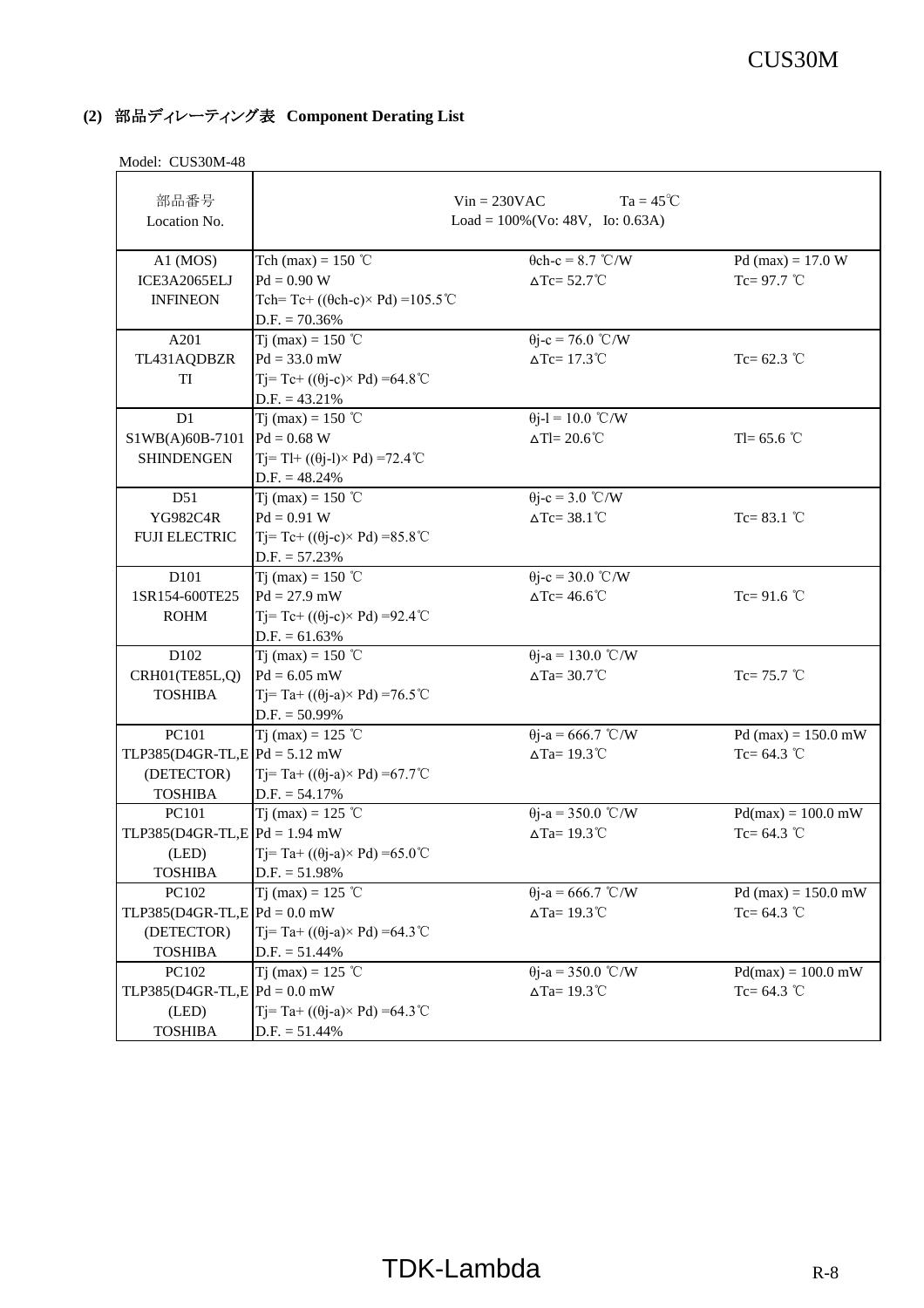#### **MODEL : CUS30M**

# **(1)** 測定条件 **Measuring Conditions**

|                                  |                                 | <b>Standard Mounting</b> |  |
|----------------------------------|---------------------------------|--------------------------|--|
| 取付方法<br><b>Mounting Method</b>   | CN1(INPUT)                      |                          |  |
| (標準取付)<br>(Standard Mounting)    |                                 |                          |  |
| 入力電圧 Vin<br>Input Voltage        | 115VAC                          |                          |  |
| 出力電圧 Vo<br><b>Output Voltage</b> | 12VDC                           | 24VDC                    |  |
| 出力電流 Io<br><b>Output Current</b> | $2.5A(100\%)$<br>$1.25A(100\%)$ |                          |  |

|                |                        | $\Delta T$ Temperature Rise (°C) |                          |
|----------------|------------------------|----------------------------------|--------------------------|
| 出力ディレーティング     |                        | $Io = 100 %$                     |                          |
|                | <b>Output Derating</b> | $Ta=50^{\circ}C$                 |                          |
| 部品番号           | 部品名                    | 取付方向                             |                          |
| Location No.   | Part name              |                                  | <b>Standard Mounting</b> |
|                |                        | 12VDC                            | 24VDC                    |
| A <sub>1</sub> | IC                     | 58.6                             | 58.5                     |
| A201           | <b>CHIP IC</b>         | 25.6                             | 25.5                     |
| C <sub>6</sub> | E.CAP.                 | 19.6                             | 20.0                     |
| C51            | E.CAP.                 | 35.5                             | 28.3                     |
| C52            | E.CAP.                 | 25.8                             | 21.3                     |
| D1             | <b>BRIDGE DIODE</b>    | 33.4                             | 36.4                     |
| D51            | <b>DIODE</b>           | 72.6                             | 50.8                     |
| L1             | <b>BALUN COIL</b>      | 21.4                             | 19.7                     |
| L2             | <b>BALUN COIL</b>      | 20.9                             | 20.6                     |
| L51            | <b>CHOKE COIL</b>      | 33.1                             | 28.6                     |
| L52            | <b>CHOKE COIL</b>      | 25.4                             | 25.3                     |
| PC101          | PHOTO COUPLER          | 26.6                             | 25.9                     |
| <b>PC102</b>   | PHOTO COUPLER          | 26.6                             | 25.9                     |
| T1             | <b>TRANSFORMER</b>     | 53.4                             | 48.7                     |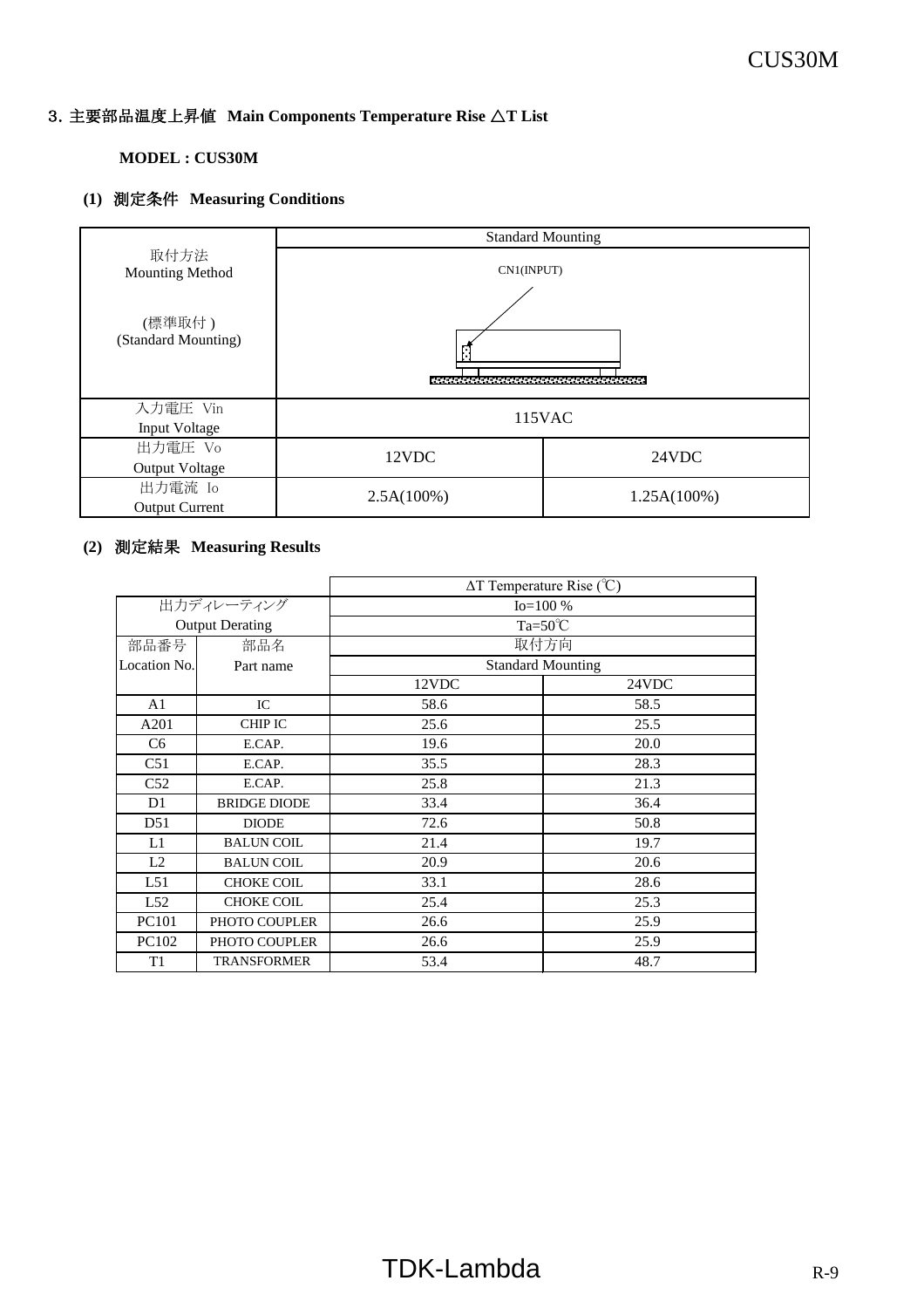#### **MODEL : CUS30M**

# **(1)** 測定条件 **Measuring Conditions**

|                                  | <b>Standard Mounting</b>        |  |
|----------------------------------|---------------------------------|--|
| 取付方法<br><b>Mounting Method</b>   | CN1(INPUT)                      |  |
| (標準取付)<br>(Standard Mounting)    |                                 |  |
| 入力電圧 Vin<br>Input Voltage        | 230VAC                          |  |
| 出力電圧 Vo<br><b>Output Voltage</b> | 12VDC<br>24VDC                  |  |
| 出力電流 Io<br><b>Output Current</b> | $2.5A(100\%)$<br>$1.25A(100\%)$ |  |

|                |                        | $\Delta T$ Temperature Rise (°C) |                          |
|----------------|------------------------|----------------------------------|--------------------------|
| 出力ディレーティング     |                        | $Io = 100 %$                     |                          |
|                | <b>Output Derating</b> |                                  | $Ta=50^{\circ}C$         |
| 部品番号           | 部品名                    | 取付方向                             |                          |
| Location No.   | Part name              |                                  | <b>Standard Mounting</b> |
|                |                        | 12VDC                            | 24VDC                    |
| A <sub>1</sub> | IC                     | 49.7                             | 48.3                     |
| A201           | <b>CHIP IC</b>         | 23.0                             | 22.8                     |
| C <sub>6</sub> | E.CAP.                 | 14.6                             | 15.2                     |
| C51            | E.CAP.                 | 34.2                             | 27.0                     |
| C52            | E.CAP.                 | 24.5                             | 20.0                     |
| D1             | <b>BRIDGE DIODE</b>    | 20.7                             | 23.1                     |
| D51            | <b>DIODE</b>           | 72.0                             | 49.8                     |
| L1             | <b>BALUN COIL</b>      | 13.0                             | 12.3                     |
| L2             | <b>BALUN COIL</b>      | 12.3                             | 12.8                     |
| L51            | <b>CHOKE COIL</b>      | 31.4                             | 26.9                     |
| L52            | <b>CHOKE COIL</b>      | 24.4                             | 24.0                     |
| PC101          | PHOTO COUPLER          | 21.9                             | 21.4                     |
| PC102          | PHOTO COUPLER          | 21.9                             | 21.4                     |
| T1             | <b>TRANSFORMER</b>     | 51.2                             | 46.4                     |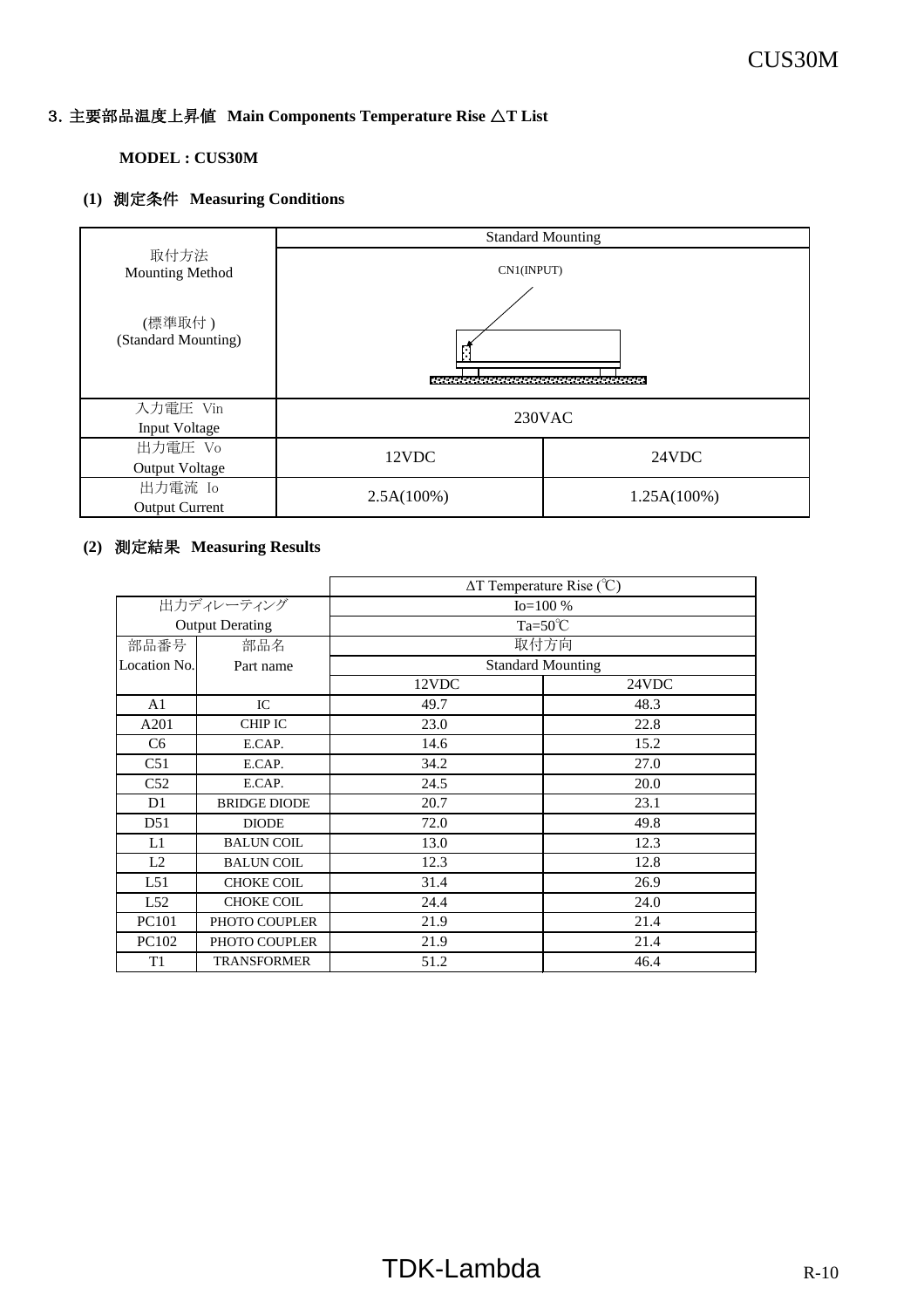#### **MODEL : CUS30M**

# **(1)** 測定条件 **Measuring Conditions**

|                                  | <b>Standard Mounting</b>                                            |  |
|----------------------------------|---------------------------------------------------------------------|--|
| 取付方法<br><b>Mounting Method</b>   | CN1(INPUT)                                                          |  |
| (標準取付)<br>(Standard Mounting)    | <b><i>REGISTER AND CONTRACT OF CONTRACT ORDER AND CONTRACT.</i></b> |  |
| 入力電圧 Vin<br>Input Voltage        | 115VAC                                                              |  |
| 出力電圧 Vo<br><b>Output Voltage</b> | 48VDC                                                               |  |
| 出力電流 Io<br><b>Output Current</b> | $0.63A(100\%)$                                                      |  |

|                |                        | $\Delta T$ Temperature Rise (°C) |   |
|----------------|------------------------|----------------------------------|---|
| 出力ディレーティング     |                        | $Io = 100 %$                     |   |
|                | <b>Output Derating</b> | Ta= $45^{\circ}$ C               |   |
| 部品番号           | 部品名                    | 取付方向                             |   |
| Location No.   | Part name              | <b>Standard Mounting</b>         |   |
|                |                        | 48VDC                            |   |
| A <sub>1</sub> | IC                     | 58.2                             |   |
| A201           | <b>CHIP IC</b>         | 20.4                             | - |
| C <sub>6</sub> | E.CAP.                 | 18.9                             |   |
| C51            | E.CAP.                 | 18.6                             |   |
| C52            | E.CAP.                 | 14.1                             |   |
| D1             | <b>BRIDGE DIODE</b>    | 32.9                             |   |
| D51            | <b>DIODE</b>           | 37.7                             |   |
| L1             | <b>BALUN COIL</b>      | 21.1                             |   |
| L2             | <b>BALUN COIL</b>      | 19.2                             | ۳ |
| L51            | <b>CHOKE COIL</b>      | 18.8                             |   |
| L52            | <b>CHOKE COIL</b>      | 10.7                             |   |
| PC101          | PHOTO COUPLER          | 24.3                             |   |
| PC102          | PHOTO COUPLER          | 24.4                             |   |
| T <sub>1</sub> | <b>TRANSFORMER</b>     | 48.2                             |   |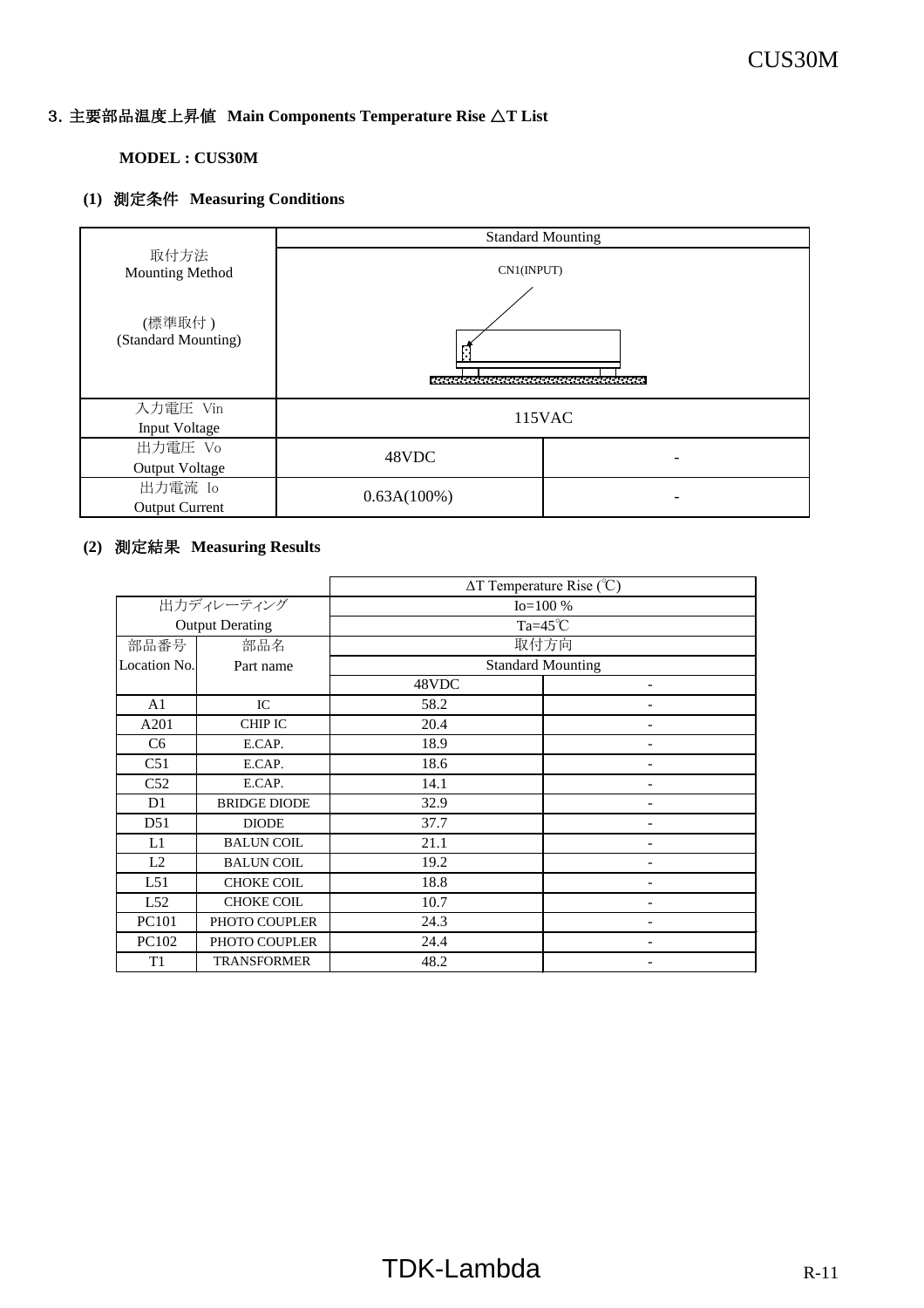#### **MODEL : CUS30M**

# **(1)** 測定条件 **Measuring Conditions**

|                                  | <b>Standard Mounting</b>                                                          |  |
|----------------------------------|-----------------------------------------------------------------------------------|--|
| 取付方法<br><b>Mounting Method</b>   | CN1(INPUT)<br><b><i>REGISTER AND CONTRACT OF CONTRACT ORDER AND CONTRACT.</i></b> |  |
| (標準取付)<br>(Standard Mounting)    |                                                                                   |  |
| 入力電圧 Vin<br>Input Voltage        | 230VAC                                                                            |  |
| 出力電圧 Vo<br><b>Output Voltage</b> | 48VDC                                                                             |  |
| 出力電流 Io<br><b>Output Current</b> | $0.63A(100\%)$                                                                    |  |

|                |                        | $\Delta T$ Temperature Rise (°C) |                          |
|----------------|------------------------|----------------------------------|--------------------------|
| 出力ディレーティング     |                        | $Io=100%$                        |                          |
|                | <b>Output Derating</b> | Ta= $45^{\circ}$ C               |                          |
| 部品番号           | 部品名                    | 取付方向                             |                          |
| Location No.   | Part name              |                                  | <b>Standard Mounting</b> |
|                |                        | 48VDC                            |                          |
| A <sub>1</sub> | IC                     | 52.7                             |                          |
| A201           | <b>CHIP IC</b>         | 17.3                             | ۰                        |
| C <sub>6</sub> | E.CAP.                 | 13.9                             |                          |
| C51            | E.CAP.                 | 17.9                             |                          |
| C52            | E.CAP.                 | 13.0                             |                          |
| D1             | <b>BRIDGE DIODE</b>    | 20.6                             |                          |
| D51            | <b>DIODE</b>           | 38.1                             |                          |
| L1             | <b>BALUN COIL</b>      | 12.9                             |                          |
| L2             | <b>BALUN COIL</b>      | 11.0                             | -                        |
| L51            | <b>CHOKE COIL</b>      | 17.6                             |                          |
| L52            | <b>CHOKE COIL</b>      | 10.2                             |                          |
| PC101          | PHOTO COUPLER          | 19.3                             |                          |
| PC102          | PHOTO COUPLER          | 19.3                             |                          |
| T1             | <b>TRANSFORMER</b>     | 47.5                             |                          |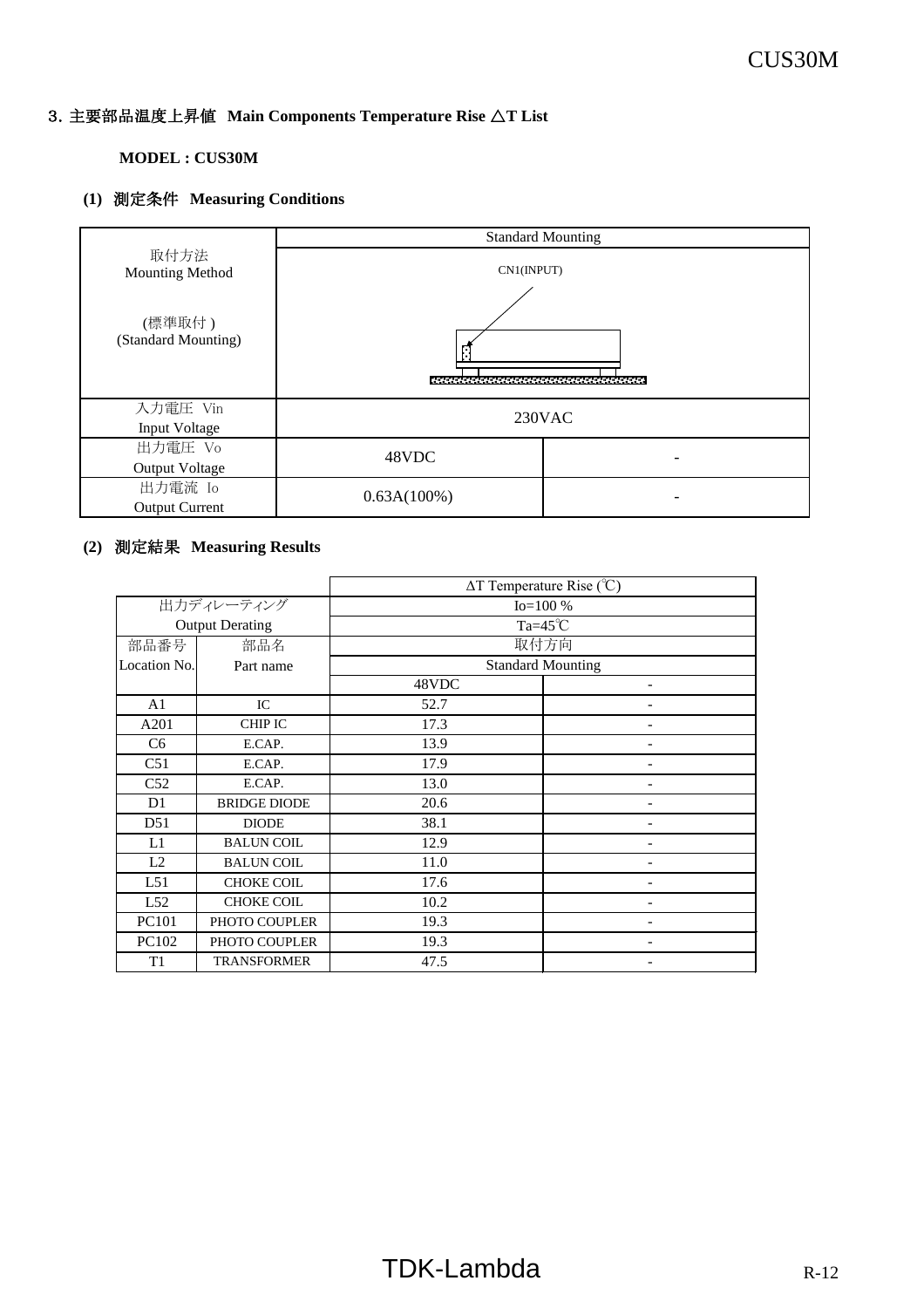4.電解コンデンサ推定寿命計算値 **Electrolytic Capacitor Lifetime**

#### **MODEL : CUS30M-12**

#### 空冷条件 : 自然空冷

#### **Cooling condition : Convection cooling**

標準取付

Standard Mounting









|             | Lifetime (years) |        |        |
|-------------|------------------|--------|--------|
| Load $(\%)$ | $Ta =$           | $Ta =$ | $Ta =$ |
|             | $40^{\circ}$ C   | 50°C   | 70°C   |
| 25          | 43.4             | 21.7   | 5.4    |
| 50          | 30.1             | 15.0   | 3.8    |
| 75          | 18.6             | 9.3    |        |
| 100         | 9.3              | 4.7    |        |



Vin=230VAC

|             | Lifetime (years) |                |       |
|-------------|------------------|----------------|-------|
| Load $(\%)$ | $Ta =$           | $Ta =$         | $Ta=$ |
|             | $40^{\circ}$ C   | $50^{\circ}$ C | 70°C  |
| 25          | 38.1             | 19.0           | 4.8   |
| 50          | 29.2             | 14.6           | 3.7   |
| 75          | 21.1             | 10.5           |       |
| 100         | 13.1             | 6.5            |       |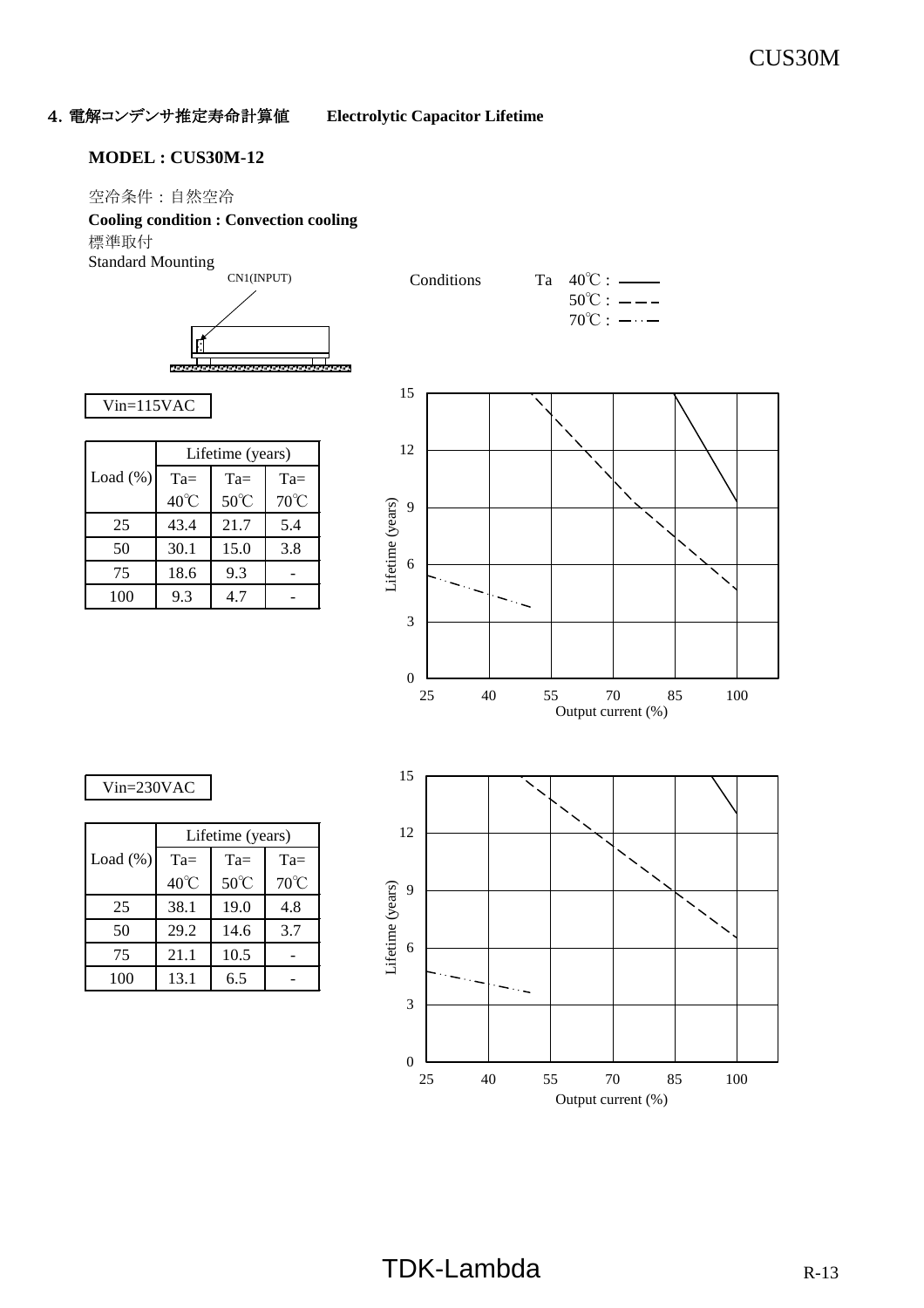4.電解コンデンサ推定寿命計算値 **Electrolytic Capacitor Lifetime**

#### **MODEL : CUS30M-24**

#### 空冷条件 : 自然空冷

#### **Cooling condition : Convection cooling**

標準取付

Standard Mounting









|             | Lifetime (years) |        |                |
|-------------|------------------|--------|----------------|
| Load $(\%)$ | $Ta =$           | $Ta =$ | $Ta =$         |
|             | 40°C             | 50°C   | $70^{\circ}$ C |
| 25          | 30.5             | 15.3   | 3.8            |
| 50          | 19.8             | 9.9    | 2.5            |
| 75          | 12.1             | 6.0    |                |
| 100         | 67               | 34     |                |



25 40 55 70 85 100

Output current (%)

#### Vin=230VAC

|             | Lifetime (years) |        |        |
|-------------|------------------|--------|--------|
| Load $(\%)$ | $Ta =$           | $Ta =$ | $Ta =$ |
|             | 40°C             | 50°C   | 70°C   |
| 25          | 28.4             | 14.2   | 3.6    |
| 50          | 14.8             | 7.4    | 1.9    |
| 75          | 10.7             | 5.3    |        |
| 100         | 7.8              | 3.9    |        |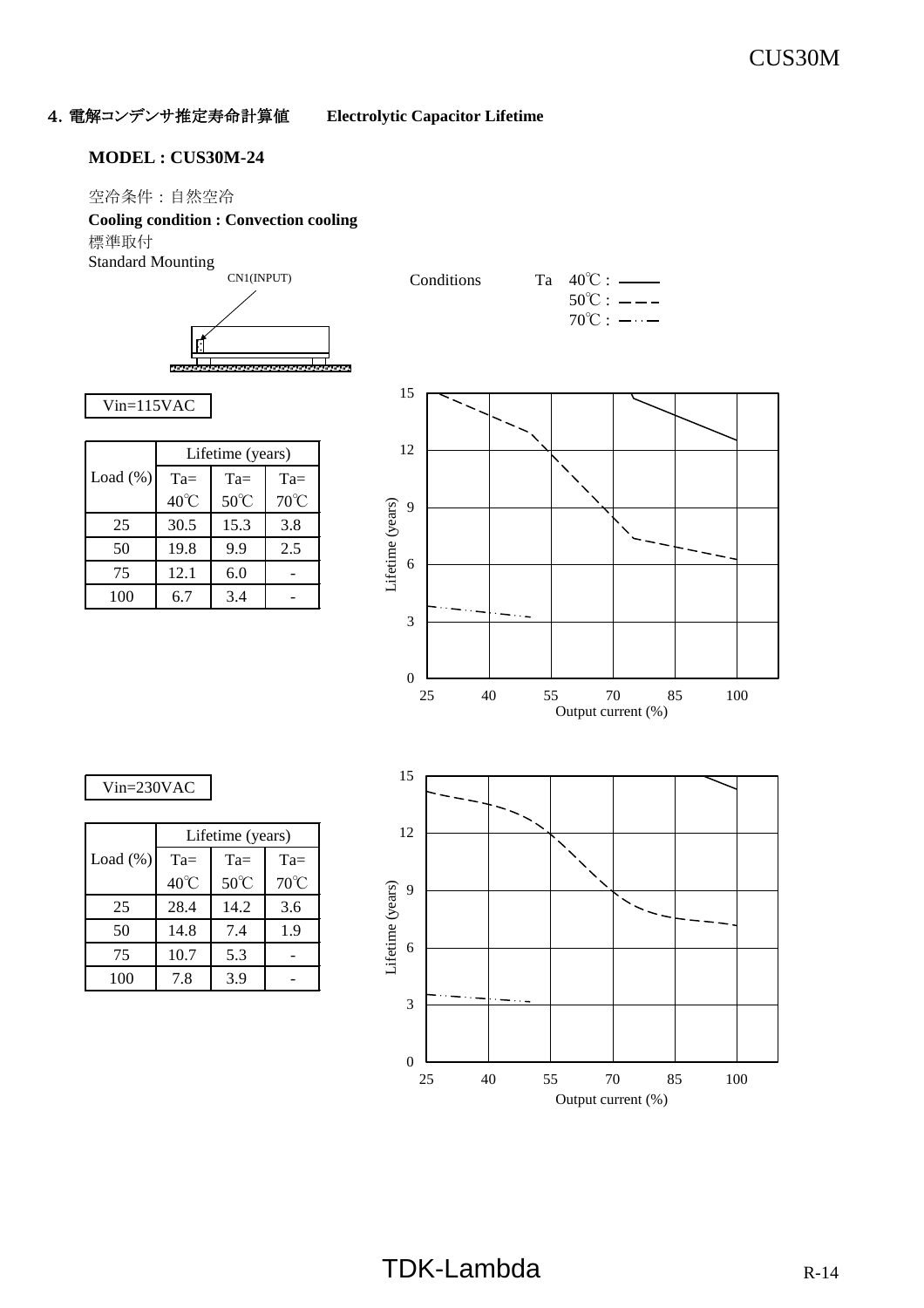# 4.電解コンデンサ推定寿命計算値 **Electrolytic Capacitor Lifetime**

#### **MODEL : CUS30M-48**

#### 空冷条件 : 自然空冷

#### **Cooling condition : Convection cooling**

標準取付

Standard Mounting





# $50^{\circ}$ C :  $-- 70^{\circ}$ C :  $-\cdots$

Vin=115VAC

|             | Lifetime (years) |        |        |
|-------------|------------------|--------|--------|
| Load $(\%)$ | $Ta =$           | $Ta =$ | $Ta =$ |
|             | 40°C             | 50°C   | 70°C   |
| 25          | 27.6             | 13.8   | 3.4    |
| 50          | 22.6             | 11.3   | 2.8    |
| 75          | 14.4             | 7.2    |        |
| 100         | 9.3              | 4.6    |        |



### Vin=230VAC

|             |        | Lifetime (years) |                |  |  |  |  |  |  |  |
|-------------|--------|------------------|----------------|--|--|--|--|--|--|--|
| Load $(\%)$ | $Ta =$ | $Ta =$           | $Ta =$         |  |  |  |  |  |  |  |
|             | 40°C   | 50°C             | $70^{\circ}$ C |  |  |  |  |  |  |  |
| 25          | 21.5   | 10.8             | 2.7            |  |  |  |  |  |  |  |
| 50          | 20.6   | 10.3             | 2.6            |  |  |  |  |  |  |  |
| 75          | 14.7   | 7.3              |                |  |  |  |  |  |  |  |
| 100         | 12.3   | 6.1              |                |  |  |  |  |  |  |  |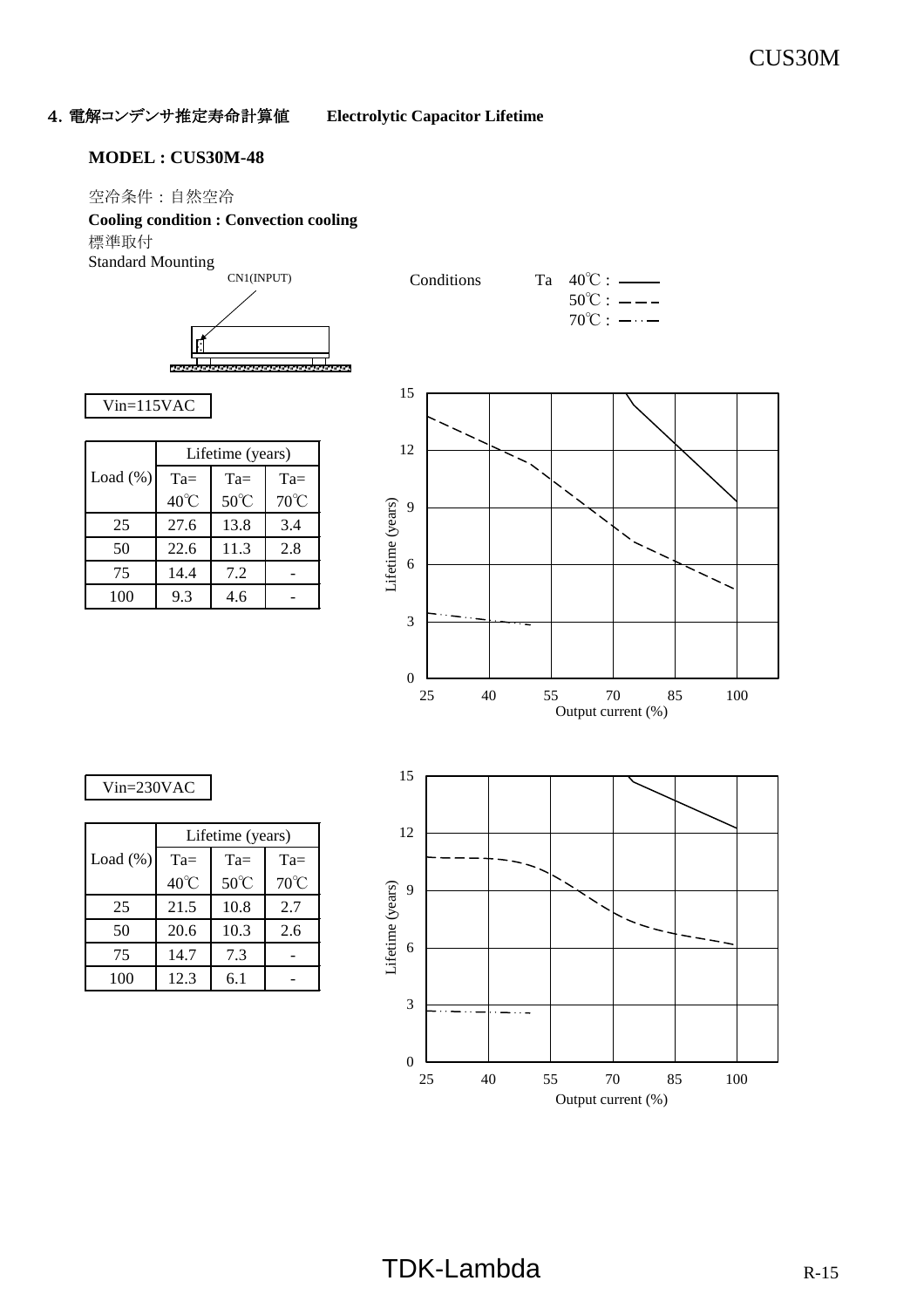# 5.アブノーマル試験 **Abnormal Test**

#### **MODEL :CUS30M-24**

#### **(1)** 試験条件 **Test Conditions** Input : 230VAC Output : 24V, 1.25A Ta : 25℃

# **(2)** 試験結果 **Test Results**

|                             |                 |                                | (Da: Damaged)          |                                                                                     |        |             |              |             |         |             |                                                                                                                                                                                                                                      |                                      |                                     |                                     |                                     |                         |                 |
|-----------------------------|-----------------|--------------------------------|------------------------|-------------------------------------------------------------------------------------|--------|-------------|--------------|-------------|---------|-------------|--------------------------------------------------------------------------------------------------------------------------------------------------------------------------------------------------------------------------------------|--------------------------------------|-------------------------------------|-------------------------------------|-------------------------------------|-------------------------|-----------------|
|                             |                 | Test position                  |                        | <b>Test</b><br>mode                                                                 |        |             |              |             |         |             |                                                                                                                                                                                                                                      |                                      | Test result                         |                                     |                                     |                         |                 |
|                             |                 |                                |                        |                                                                                     | a      | $\mathbf b$ | $\mathbf{C}$ | $\mathbf d$ | e       | $\mathbf f$ | g                                                                                                                                                                                                                                    | h                                    | $\mathbf{i}$                        |                                     | $\mathbf k$                         | $\mathbf{1}$            |                 |
| No.                         | 部品No.           | 試験端子                           | シ<br>目<br>$\mathsf{P}$ | 才<br>$\begin{array}{c} \hline \end{array}$<br>$\mathcal{I}^{\circ}$<br>$\checkmark$ | 発<br>火 | 発煙          | 破裂           | 異臭          | 赤熱      | 破<br>損      | ヒ<br>$\mathfrak{L}% =\mathfrak{L}_{\mathcal{A}}\left( \mathfrak{L}_{\mathcal{A}}\right) ^{\ast}\otimes\mathfrak{L}_{\mathcal{A}}\left( \mathfrak{L}_{\mathcal{A}}\right) ^{\ast}$<br>$\begin{array}{c} \hline \end{array}$<br>ズ<br>断 | $\circ$<br>$\overline{V}$<br>$\rm P$ | $\circ$<br>$\mathcal{C}$<br>$\rm P$ | 出力<br>断                             | 変化な<br>$\cup$                       | そ<br>$\mathcal{O}$<br>他 | 記事              |
|                             | Location<br>No. | Test<br>point                  | Short                  | Open                                                                                | Fire   | Smoke       | Burst        | Smell       | Red hot | Damaged     | blown<br>Fuse                                                                                                                                                                                                                        |                                      |                                     | output<br>$\mathsf{S}^{\mathsf{o}}$ | change<br>$\mathbf{S}_{\mathbf{N}}$ | Others                  | Note            |
| $\mathbf{1}$                |                 | $AC-AC$                        | $\bigcirc$             |                                                                                     |        |             |              |             |         | $\bigcirc$  | $\bigcirc$                                                                                                                                                                                                                           |                                      |                                     | $\bigcirc$                          |                                     |                         | Da: F1A,F1B     |
| $\sqrt{2}$                  |                 | $AC-DC$                        | $\bigcirc$             |                                                                                     |        |             |              |             |         | $\bigcirc$  | $\bigcirc$                                                                                                                                                                                                                           |                                      |                                     | $\bigcirc$                          |                                     |                         | Da: F1A,F1B,D1  |
| $\ensuremath{\mathfrak{Z}}$ | D1              | $DC-DC$                        | $\bigcirc$             |                                                                                     |        |             |              |             |         | $\bigcirc$  | $\bigcirc$                                                                                                                                                                                                                           |                                      |                                     | $\bigcirc$                          |                                     |                         | Da: F1A,F1B,D1  |
| 4                           |                 | AC                             |                        | $\bigcirc$                                                                          |        |             |              |             |         |             |                                                                                                                                                                                                                                      |                                      |                                     | $\bigcirc$                          |                                     |                         |                 |
| $\mathfrak{S}$              |                 | DC                             |                        | $\bigcirc$                                                                          |        |             |              |             |         |             |                                                                                                                                                                                                                                      |                                      |                                     | $\bigcirc$                          |                                     |                         |                 |
| $\sqrt{6}$                  | D51             | $\mathbf{A}\text{-}\mathbf{K}$ | $\bigcirc$             |                                                                                     |        |             |              |             |         |             |                                                                                                                                                                                                                                      |                                      |                                     | $\bigcirc$                          |                                     |                         | A1: latched off |
| $\boldsymbol{7}$            |                 | $\mathbf{A}/\mathbf{K}$        |                        | $\bigcirc$                                                                          |        |             |              |             |         |             |                                                                                                                                                                                                                                      |                                      |                                     | $\bigcirc$                          |                                     |                         | A1: latched off |
| $\,8\,$                     |                 | $A-K$                          | $\bigcirc$             |                                                                                     |        |             |              |             |         |             |                                                                                                                                                                                                                                      |                                      |                                     | $\bigcirc$                          |                                     |                         | A1: latched off |
| $\overline{9}$              | D101            | $A/K$                          |                        | $\bigcirc$                                                                          |        |             |              |             |         |             |                                                                                                                                                                                                                                      |                                      |                                     |                                     |                                     | $\bigcirc$              | Effi. Increase  |
| $10\,$                      |                 | $\mathbf{A}\text{-}\mathbf{K}$ | $\bigcirc$             |                                                                                     |        |             |              |             |         |             |                                                                                                                                                                                                                                      |                                      |                                     | $\bigcirc$                          |                                     |                         |                 |
| $11\,$                      | D102            | $\mathbf{A/K}$                 |                        | $\bigcirc$                                                                          |        |             |              |             |         |             |                                                                                                                                                                                                                                      |                                      |                                     |                                     |                                     | $\bigcirc$              | Output hiccup   |
| 12                          |                 | $A-K$                          | $\bigcirc$             |                                                                                     |        |             |              |             |         |             |                                                                                                                                                                                                                                      |                                      |                                     | $\bigcirc$                          |                                     |                         | A1: latched off |
| 13                          | Z101            | $\mathbf{A}/\mathbf{K}$        |                        | $\bigcirc$                                                                          |        |             |              |             |         |             |                                                                                                                                                                                                                                      |                                      |                                     |                                     | $\bigcirc$                          |                         |                 |
| 14                          |                 | $\mathbf{A}\text{-}\mathbf{K}$ | $\bigcirc$             |                                                                                     |        |             |              |             |         |             |                                                                                                                                                                                                                                      |                                      |                                     | $\bigcirc$                          |                                     |                         | A1: latched off |
| 15                          | Z102            | $\mathbf{A}/\mathbf{K}$        |                        | $\bigcirc$                                                                          |        |             |              |             |         |             |                                                                                                                                                                                                                                      |                                      |                                     |                                     | $\bigcirc$                          |                         |                 |
| 16                          |                 | $\mathbf{A}\text{-}\mathbf{K}$ | $\bigcirc$             |                                                                                     |        |             |              |             |         |             |                                                                                                                                                                                                                                      |                                      |                                     | $\bigcirc$                          |                                     |                         |                 |
| $17\,$                      | Z103            | $\mathbf{A/K}$                 |                        | $\bigcirc$                                                                          |        |             |              |             |         |             |                                                                                                                                                                                                                                      |                                      |                                     |                                     | $\bigcirc$                          |                         |                 |
| $18\,$                      |                 | $\mathbf{A}\text{-}\mathbf{K}$ | $\bigcirc$             |                                                                                     |        |             |              |             |         |             |                                                                                                                                                                                                                                      |                                      |                                     | $\bigcirc$                          |                                     |                         | A1: latched off |
| 19                          | Z204            | $A/K$                          |                        | $\bigcirc$                                                                          |        |             |              |             |         |             |                                                                                                                                                                                                                                      |                                      |                                     |                                     | $\bigcirc$                          |                         |                 |
| $20\,$                      |                 | $1 - 2$                        | $\bigcirc$             |                                                                                     |        |             |              |             |         | $\bigcirc$  | $\bigcirc$                                                                                                                                                                                                                           |                                      |                                     | $\bigcirc$                          |                                     |                         | Da: F1A,F1B     |
| 21                          |                 | $1 - 3$                        | $\bigcirc$             |                                                                                     |        |             |              |             |         | $\bigcirc$  | $\overline{O}$                                                                                                                                                                                                                       |                                      |                                     | $\overline{O}$                      |                                     |                         | Da: F1A,F1B     |
| $22\,$                      |                 | $1-4$                          | $\bigcirc$             |                                                                                     |        |             |              |             |         |             |                                                                                                                                                                                                                                      |                                      |                                     |                                     | $\bigcirc$                          |                         |                 |
| 23                          |                 | $2 - 3$                        | $\bigcirc$             |                                                                                     |        |             |              |             |         |             |                                                                                                                                                                                                                                      |                                      |                                     |                                     | $\bigcirc$                          |                         |                 |
| 24                          | L1              | $2 - 4$                        | $\bigcirc$             |                                                                                     |        |             |              |             |         | $\bigcirc$  | $\bigcirc$                                                                                                                                                                                                                           |                                      |                                     | $\bigcirc$                          |                                     |                         | Da: F1A,F1B     |
| 25                          |                 | $3-4$                          | $\bigcirc$             |                                                                                     |        |             |              |             |         | $\bigcirc$  | $\bigcirc$                                                                                                                                                                                                                           |                                      |                                     | $\bigcirc$                          |                                     |                         | Da: F1A,F2B     |
| 26                          |                 | 1/2                            |                        | $\bigcirc$                                                                          |        |             |              |             |         |             |                                                                                                                                                                                                                                      |                                      |                                     | $\bigcirc$                          |                                     |                         |                 |
| $27\,$                      |                 | 3/4                            |                        | $\bigcirc$                                                                          |        |             |              |             |         |             |                                                                                                                                                                                                                                      |                                      |                                     | $\bigcirc$                          |                                     |                         |                 |
| $28\,$                      |                 | $1 - 2$                        | $\bigcirc$             |                                                                                     |        |             |              |             |         | $\bigcirc$  | $\bigcirc$                                                                                                                                                                                                                           |                                      |                                     | $\bigcirc$                          |                                     |                         | Da: F1A,F1B     |
| 29                          |                 | $1-3$                          | $\bigcirc$             |                                                                                     |        |             |              |             |         |             |                                                                                                                                                                                                                                      |                                      |                                     |                                     | $\bigcirc$                          |                         |                 |
| 30                          |                 | $1 - 4$                        | $\bigcirc$             |                                                                                     |        |             |              |             |         | $\bigcirc$  | $\bigcirc$                                                                                                                                                                                                                           |                                      |                                     | $\bigcirc$                          |                                     |                         | Da: F1A,F1B     |
| 31                          |                 | $2 - 3$                        | $\bigcirc$             |                                                                                     |        |             |              |             |         | $\bigcirc$  | $\bigcirc$                                                                                                                                                                                                                           |                                      |                                     | $\bigcirc$                          |                                     |                         | Da: F1A,F1B     |
| 32                          | L2              | $2 - 4$                        | $\bigcirc$             |                                                                                     |        |             |              |             |         |             |                                                                                                                                                                                                                                      |                                      |                                     |                                     | $\bigcirc$                          |                         |                 |
| 33                          |                 | $3-4$                          | $\bigcirc$             |                                                                                     |        |             |              |             |         | $\bigcirc$  | $\bigcirc$                                                                                                                                                                                                                           |                                      |                                     | $\bigcirc$                          |                                     |                         | Da: F1A,F1B     |
| 34                          |                 | 1/2                            |                        | $\bigcirc$                                                                          |        |             |              |             |         |             |                                                                                                                                                                                                                                      |                                      |                                     | $\bigcirc$                          |                                     |                         |                 |
| 35                          |                 | 3/4                            |                        | $\bigcirc$                                                                          |        |             |              |             |         |             |                                                                                                                                                                                                                                      |                                      |                                     | $\bigcirc$                          |                                     |                         |                 |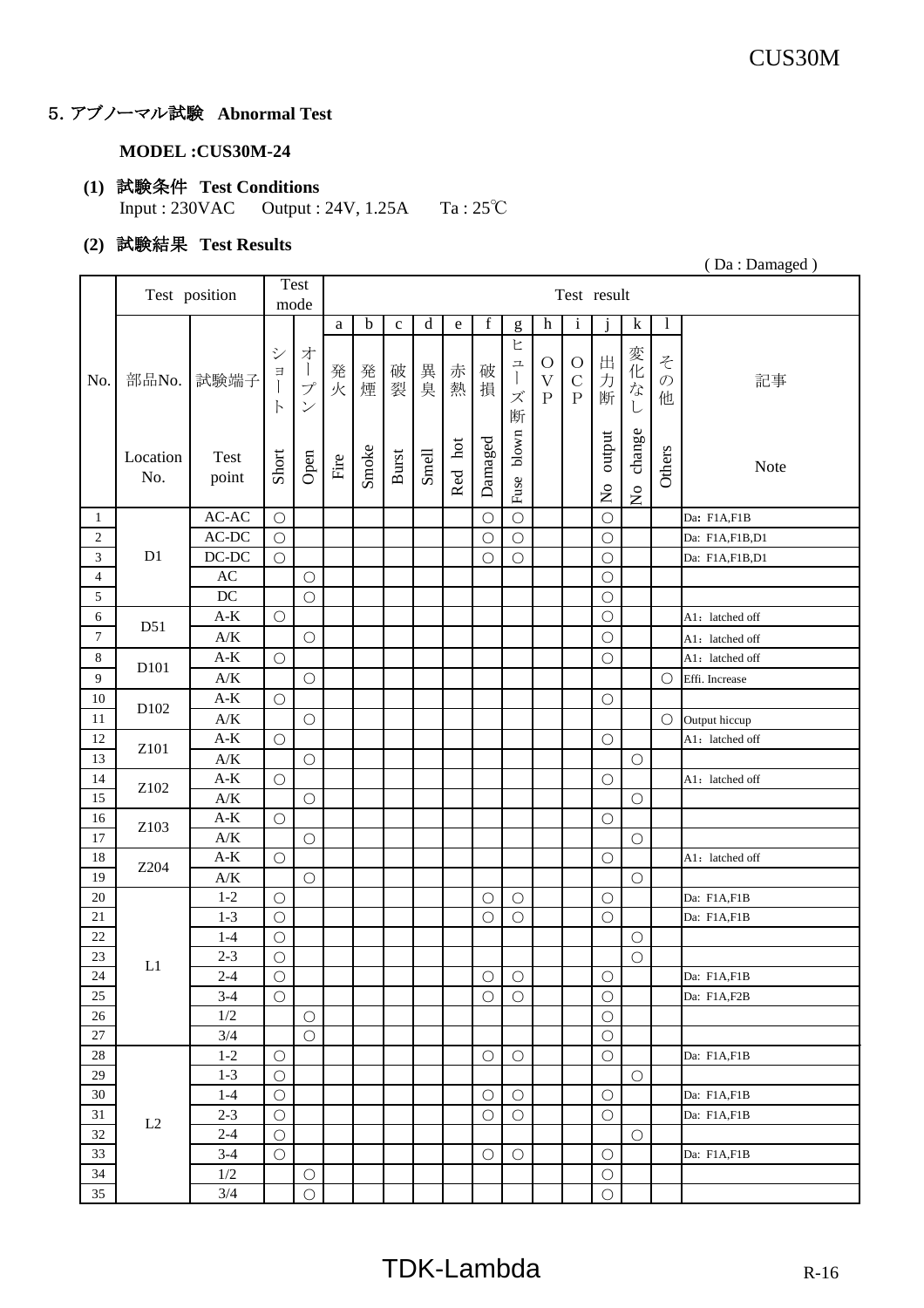|        |                 |                                |                         |                                                      |      |             |              |       |         |             |                                                                        |                                                  |                                       |                                     |                                   |                         | (Da: Damaged)                     |
|--------|-----------------|--------------------------------|-------------------------|------------------------------------------------------|------|-------------|--------------|-------|---------|-------------|------------------------------------------------------------------------|--------------------------------------------------|---------------------------------------|-------------------------------------|-----------------------------------|-------------------------|-----------------------------------|
|        |                 | Test position                  |                         | Test<br>mode                                         |      |             |              |       |         |             |                                                                        |                                                  | Test result                           |                                     |                                   |                         |                                   |
|        |                 |                                |                         |                                                      | a    | $\mathbf b$ | $\mathbf c$  | d     | e       | $\mathbf f$ | g                                                                      | h                                                | $\mathbf{i}$                          |                                     | $\bf k$                           | $\mathbf{1}$            |                                   |
| No.    | 部品No.           | 試験端子                           | シ<br>ヨ<br> <br>$\vdash$ | オ<br>$\overline{1}$<br>プ<br>$\overline{\mathscr{S}}$ | 発火   | 発煙          | 破裂           | 異臭    | 赤熱      | 破損          | ヒ<br>$\mathfrak{I}$<br>$\begin{array}{c} \hline \end{array}$<br>ズ<br>断 | $\bigcirc$<br>$\overline{\mathrm{V}}$<br>$\rm P$ | $\circ$<br>$\mathcal{C}$<br>${\bf P}$ | 出<br>力<br>断                         | 変化な                               | そ<br>$\mathcal{O}$<br>他 | 記事                                |
|        | Location<br>No. | Test<br>point                  | Short                   | Open                                                 | Fire | Smoke       | <b>Burst</b> | Smell | Red hot | Damaged     | Fuse blown                                                             |                                                  |                                       | output<br>$\mathsf{S}^{\mathsf{o}}$ | change<br>$\overline{\mathsf{S}}$ | Others                  | Note                              |
| 36     | L51             | $1 - 2$                        | $\bigcirc$              |                                                      |      |             |              |       |         |             |                                                                        |                                                  |                                       |                                     | $\bigcirc$                        |                         |                                   |
| 37     |                 | 1/2                            |                         | $\bigcirc$                                           |      |             |              |       |         |             |                                                                        |                                                  |                                       | $\bigcirc$                          |                                   |                         |                                   |
| 38     |                 | $1 - 2$                        | $\bigcirc$              |                                                      |      |             |              |       |         |             |                                                                        |                                                  |                                       | $\bigcirc$                          |                                   |                         |                                   |
| 39     |                 | $1 - 3$                        | $\bigcirc$              |                                                      |      |             |              |       |         |             |                                                                        |                                                  |                                       | $\bigcirc$                          |                                   |                         |                                   |
| 40     |                 | $1 - 4$                        | $\bigcirc$              |                                                      |      |             |              |       |         |             |                                                                        |                                                  |                                       |                                     | $\bigcirc$                        |                         |                                   |
| 41     |                 | $2 - 3$                        | $\bigcirc$              |                                                      |      |             |              |       |         |             |                                                                        |                                                  |                                       |                                     | $\bigcirc$                        |                         |                                   |
| 42     | L52             | $2 - 4$                        | $\bigcirc$              |                                                      |      |             |              |       |         |             |                                                                        |                                                  |                                       | $\bigcirc$                          |                                   |                         |                                   |
| 43     |                 | $3-4$                          | $\bigcirc$              |                                                      |      |             |              |       |         |             |                                                                        |                                                  |                                       | $\bigcirc$                          |                                   |                         |                                   |
| 44     |                 | 1/2                            |                         | $\bigcirc$                                           |      |             |              |       |         |             |                                                                        |                                                  |                                       | $\bigcirc$                          |                                   |                         |                                   |
| 45     |                 | 3/4                            |                         | $\bigcirc$                                           |      |             |              |       |         |             |                                                                        |                                                  |                                       | $\bigcirc$                          |                                   |                         |                                   |
| 46     |                 | $1 - 2$                        | $\bigcirc$              |                                                      |      |             |              |       |         |             |                                                                        | $\bigcirc$                                       |                                       | $\bigcirc$                          |                                   |                         | A1: latched off                   |
| $47\,$ |                 | $3-4$                          | $\circ$                 |                                                      |      |             |              |       |         |             |                                                                        |                                                  |                                       | $\bigcirc$                          |                                   |                         |                                   |
| 48     | PC101           | 1/2                            |                         | $\bigcirc$                                           |      |             |              |       |         |             |                                                                        | $\bigcirc$                                       |                                       | $\bigcirc$                          |                                   |                         | A1: latched off                   |
| 49     |                 | 3/4                            |                         | $\bigcirc$                                           |      |             |              |       |         |             |                                                                        | $\bigcirc$                                       |                                       | $\bigcirc$                          |                                   |                         | A1: latched off                   |
| 50     |                 | $1 - 2$                        | $\bigcirc$              |                                                      |      |             |              |       |         |             |                                                                        |                                                  |                                       |                                     | $\bigcirc$                        |                         | OVP malfunction                   |
| 51     |                 | $3-4$                          | $\bigcirc$              |                                                      |      |             |              |       |         |             |                                                                        |                                                  |                                       | $\bigcirc$                          |                                   |                         | A1: latched off                   |
| 52     | PC102           | 1/2                            |                         | $\bigcirc$                                           |      |             |              |       |         |             |                                                                        |                                                  |                                       |                                     | $\bigcirc$                        |                         | <b>OVP</b> malfunction            |
| 53     |                 | 3/4                            |                         | $\bigcirc$                                           |      |             |              |       |         |             |                                                                        |                                                  |                                       |                                     | $\bigcirc$                        |                         | OVP malfunction                   |
| 54     |                 | $G-D$                          | $\bigcirc$              |                                                      |      |             |              |       |         |             |                                                                        |                                                  |                                       |                                     | $\bigcirc$                        |                         | OVP and UL508 class 2 malfunction |
| 55     |                 | $G-S$                          | $\bigcirc$              |                                                      |      |             |              |       |         |             |                                                                        |                                                  |                                       |                                     | $\bigcirc$                        |                         | OVP and UL508 class 2 malfunction |
| 56     |                 | $\mathbf{D}\text{-}\mathbf{S}$ | $\bigcirc$              |                                                      |      |             |              |       |         |             |                                                                        |                                                  |                                       | $\bigcirc$                          |                                   |                         | A1: latched off                   |
| 57     | Q101            | G                              |                         | $\bigcirc$                                           |      |             |              |       |         |             |                                                                        |                                                  |                                       | $\bigcirc$                          |                                   |                         | A1: latched off                   |
| 58     |                 | $\mathbf D$                    |                         | $\bigcirc$                                           |      |             |              |       |         |             |                                                                        |                                                  |                                       |                                     | $\bigcirc$                        |                         | OVP and UL508 class 2 malfunction |
| 59     |                 | ${\bf S}$                      |                         | $\bigcirc$                                           |      |             |              |       |         |             |                                                                        |                                                  |                                       |                                     | $\bigcirc$                        |                         | OVP and UL508 class 2 malfunction |
| 60     |                 | $1 - 2$                        | $\bigcirc$              |                                                      |      |             |              |       |         |             |                                                                        |                                                  |                                       |                                     |                                   | O                       | Output hiccup                     |
| 61     |                 | $1 - 3$                        | $\bigcirc$              |                                                      |      |             |              |       |         | $\bigcirc$  | $\bigcirc$                                                             |                                                  |                                       | $\bigcirc$                          |                                   |                         | Da: F1A,F1B,D1                    |
| 62     |                 | $1 - 5$                        | $\bigcirc$              |                                                      |      |             |              |       |         | $\bigcirc$  | $\bigcirc$                                                             |                                                  |                                       | $\bigcirc$                          |                                   |                         | Da: F1A,F1B,D1                    |
| 63     |                 | $2 - 3$                        | $\bigcirc$              |                                                      |      |             |              |       |         | $\bigcirc$  | $\bigcirc$                                                             |                                                  |                                       | $\bigcirc$                          |                                   |                         | Da: F1A,F1B,D1,A1                 |
| 64     |                 | $2 - 5$                        | $\bigcirc$              |                                                      |      |             |              |       |         | $\bigcirc$  | $\bigcirc$                                                             |                                                  |                                       | $\bigcirc$                          |                                   |                         | Da: F1A,F1B,D1                    |
| 65     |                 | $3 - 5$                        | $\bigcirc$              |                                                      |      |             |              |       |         |             |                                                                        |                                                  |                                       | $\bigcirc$                          |                                   |                         | A1: latched off                   |
| 66     | T <sub>1</sub>  | $A-B$                          | $\bigcirc$              |                                                      |      |             |              |       |         |             |                                                                        |                                                  |                                       | $\bigcirc$                          |                                   |                         | A1: latched off                   |
| 67     |                 | 3/5                            |                         |                                                      |      |             |              |       |         |             |                                                                        |                                                  |                                       | $\bigcirc$                          |                                   |                         |                                   |
| 68     |                 |                                |                         | $\bigcirc$                                           |      |             |              |       |         |             |                                                                        |                                                  |                                       |                                     |                                   |                         |                                   |
| 69     |                 | 1<br>$\overline{c}$            |                         | $\bigcirc$                                           |      |             |              |       |         |             |                                                                        |                                                  |                                       | $\bigcirc$                          |                                   |                         |                                   |
| $70\,$ |                 |                                |                         | $\bigcirc$                                           |      |             |              |       |         |             |                                                                        |                                                  |                                       | $\bigcirc$                          |                                   |                         |                                   |
|        |                 | $\mathbf{A}$<br>$\, {\bf B}$   |                         | $\bigcirc$                                           |      |             |              |       |         |             |                                                                        |                                                  |                                       | $\bigcirc$                          |                                   |                         | A1: latched off                   |
| $71\,$ |                 |                                |                         | $\bigcirc$                                           |      |             |              |       |         |             |                                                                        |                                                  |                                       | $\bigcirc$                          |                                   |                         | A1: latched off                   |
| $72\,$ | TH1             |                                | $\bigcirc$              |                                                      |      |             |              |       |         |             |                                                                        |                                                  |                                       |                                     |                                   | $\bigcirc$              | Effi. Increase                    |
| 73     |                 |                                |                         | $\bigcirc$                                           |      |             |              |       |         |             |                                                                        |                                                  |                                       | $\bigcirc$                          |                                   |                         |                                   |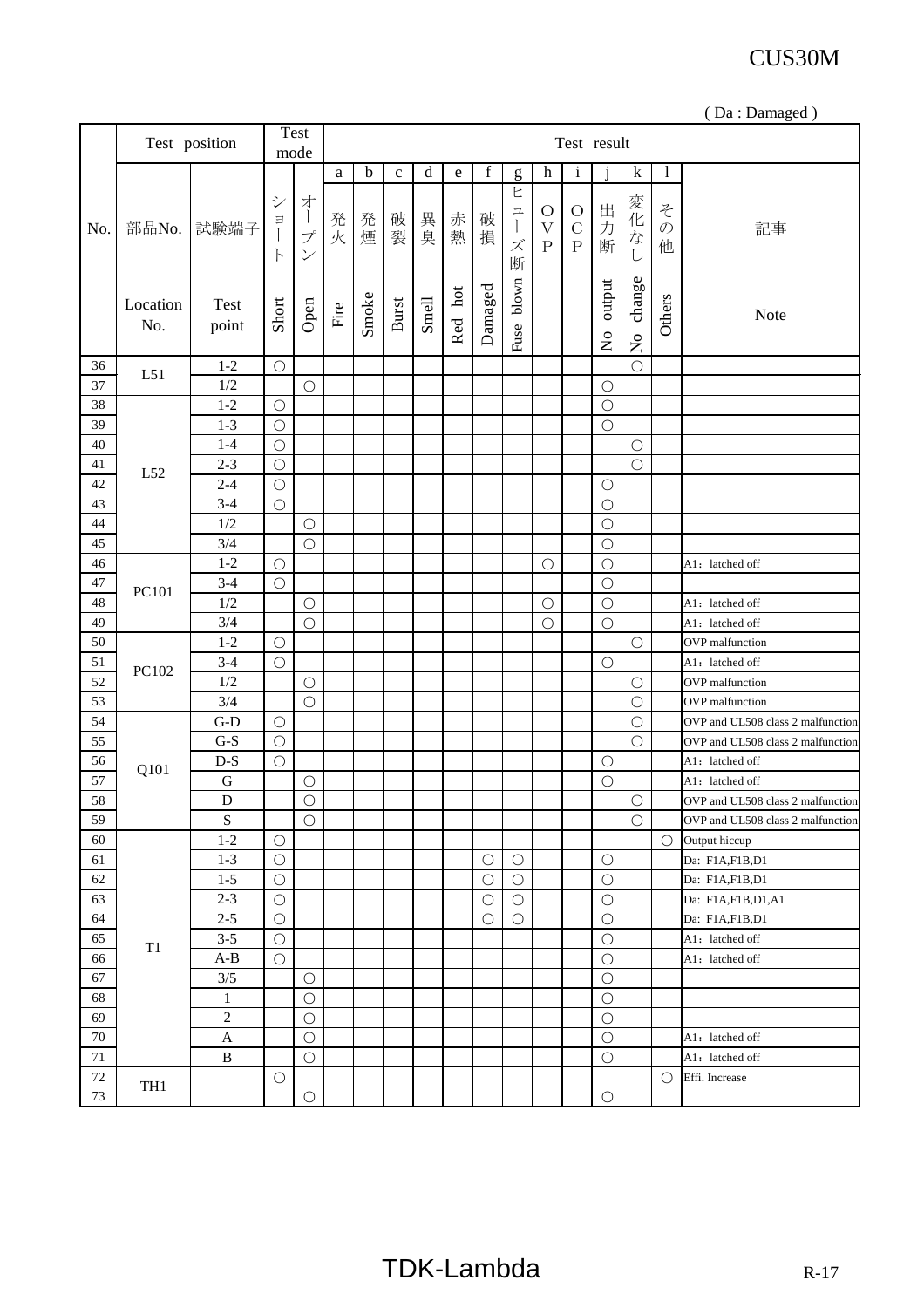|         |                 |                                |                                        |                                                     |      |             |             |       |         |            |                                                                               |                                          |                                     |                                     |                                     |                         | (Da: Damaged)                                      |
|---------|-----------------|--------------------------------|----------------------------------------|-----------------------------------------------------|------|-------------|-------------|-------|---------|------------|-------------------------------------------------------------------------------|------------------------------------------|-------------------------------------|-------------------------------------|-------------------------------------|-------------------------|----------------------------------------------------|
|         |                 | Test position                  |                                        | <b>Test</b><br>mode                                 |      |             |             |       |         |            |                                                                               |                                          | Test result                         |                                     |                                     |                         |                                                    |
|         |                 |                                |                                        |                                                     | a    | $\mathbf b$ | $\mathbf c$ | d     | e       | f          | g                                                                             | h                                        | $\mathbf{i}$                        | $\mathbf{1}$                        | $\mathbf k$                         | $\mathbf{1}$            |                                                    |
| No.     | 部品No.           | 試験端子                           | $\ddot{\vee}$<br>$\exists$<br>$\vdash$ | オ<br>$\frac{1}{2}$<br>プ<br>$\overline{\mathcal{S}}$ | 発火   | 発煙          | 破裂          | 異臭    | 赤熱      | 破損         | ヒ<br>$\mathfrak{\text{I}}$<br>$\begin{array}{c} \hline \end{array}$<br>ズ<br>断 | $\circ$<br>$\bar{\mathrm{V}}$<br>$\rm P$ | $\circ$<br>$\mathcal{C}$<br>$\rm P$ | 出<br>力<br>断                         | 変化な.<br>$\cup$                      | そ<br>$\mathcal{O}$<br>他 | 記事                                                 |
|         | Location<br>No. | <b>Test</b><br>point           | Short                                  | Open                                                | Fire | Smoke       | Burst       | Smell | Red hot | Damaged    | Fuse blown                                                                    |                                          |                                     | output<br>$\mathsf{S}^{\mathsf{O}}$ | change<br>$\mathsf{S}^{\mathsf{o}}$ | Others                  | Note                                               |
| 74      |                 | $1 - 2$                        | $\bigcirc$                             |                                                     |      |             |             |       |         |            |                                                                               |                                          |                                     | $\bigcirc$                          |                                     | $\bigcirc$              | Output hiccup (Pin max 5.72W and<br>Vout max 3.6V) |
| 75      |                 | $1 - 3$                        | $\bigcirc$                             |                                                     |      |             |             |       |         |            |                                                                               |                                          |                                     |                                     | $\bigcirc$                          |                         |                                                    |
| 76      |                 | $1 - 4/5$                      | $\bigcirc$                             |                                                     |      |             |             |       |         | $\bigcirc$ | $\bigcirc$                                                                    |                                          |                                     | $\bigcirc$                          |                                     |                         | Da: F1A,F1B,A1,Q101,C102,Z102                      |
| 77      |                 | $1-6$                          | $\bigcirc$                             |                                                     |      |             |             |       |         |            |                                                                               |                                          |                                     |                                     | $\bigcirc$                          |                         |                                                    |
| 78      |                 | $1 - 7$                        | $\bigcirc$                             |                                                     |      |             |             |       |         | $\bigcirc$ |                                                                               |                                          |                                     | $\bigcirc$                          |                                     |                         | Da: A1                                             |
| 79      |                 | $1 - 8$                        | $\bigcirc$                             |                                                     |      |             |             |       |         |            |                                                                               |                                          |                                     | $\bigcirc$                          |                                     |                         | A1: latched off                                    |
| $80\,$  |                 | $2 - 3$                        | $\bigcirc$                             |                                                     |      |             |             |       |         |            |                                                                               |                                          |                                     | $\bigcirc$                          |                                     |                         |                                                    |
| 81      |                 | $2 - 4/5$                      | $\bigcirc$                             |                                                     |      |             |             |       |         | $\bigcirc$ | $\bigcirc$                                                                    |                                          |                                     | $\bigcirc$                          |                                     |                         | Da: F1A,F1B,A1,Z103                                |
| 82      |                 | $2 - 6$                        | $\bigcirc$                             |                                                     |      |             |             |       |         |            |                                                                               |                                          |                                     | $\bigcirc$                          |                                     |                         |                                                    |
| 83      |                 | $2 - 7$                        | $\bigcirc$                             |                                                     |      |             |             |       |         |            |                                                                               | $\bigcirc$                               |                                     | $\bigcirc$                          |                                     |                         | A1: latched off                                    |
| 84      |                 | $2 - 8$                        | $\bigcirc$                             |                                                     |      |             |             |       |         |            |                                                                               |                                          |                                     | $\bigcirc$                          |                                     |                         |                                                    |
| 85      |                 | $3 - 4/5$                      | $\bigcirc$                             |                                                     |      |             |             |       |         | $\bigcirc$ | $\bigcirc$                                                                    |                                          |                                     | $\bigcirc$                          |                                     |                         | Da: F1A,F1B,D1,A1,Z101                             |
| 86      |                 | $3-6$                          | $\bigcirc$                             |                                                     |      |             |             |       |         |            |                                                                               |                                          |                                     |                                     | $\bigcirc$                          |                         |                                                    |
| $87\,$  |                 | $3 - 7$                        | $\bigcirc$                             |                                                     |      |             |             |       |         |            |                                                                               |                                          |                                     | $\bigcirc$                          |                                     |                         |                                                    |
| 88      | A1              | $3 - 8$                        | $\bigcirc$                             |                                                     |      |             |             |       |         |            |                                                                               |                                          |                                     | $\bigcirc$                          |                                     |                         | A1: latched off                                    |
| 89      |                 | $4/5 - 6$                      | $\bigcirc$                             |                                                     |      |             |             |       |         | $\bigcirc$ | $\bigcirc$                                                                    |                                          |                                     | $\bigcirc$                          |                                     |                         | Da: F1A,F1B,D1,A1,Z101                             |
| 90      |                 | $4/5 - 7$                      | $\bigcirc$                             |                                                     |      |             |             |       |         | $\bigcirc$ | $\bigcirc$                                                                    |                                          |                                     | $\bigcirc$                          |                                     |                         | Da: F1A,F1B,A1,Z102,Q101                           |
| 91      |                 | $4/5 - 8$                      | $\bigcirc$                             |                                                     |      |             |             |       |         | $\bigcirc$ | $\bigcirc$                                                                    |                                          |                                     | $\bigcirc$                          |                                     |                         | Da: F1A,F1B, D1                                    |
| 92      |                 | $6 - 7$                        | $\bigcirc$                             |                                                     |      |             |             |       |         |            |                                                                               |                                          |                                     | $\bigcirc$                          |                                     |                         |                                                    |
| 93      |                 | $6 - 8$                        | $\bigcirc$                             |                                                     |      |             |             |       |         |            |                                                                               |                                          |                                     | $\bigcirc$                          |                                     |                         | A1: latched off                                    |
| 94      |                 | $7 - 8$                        | $\bigcirc$                             |                                                     |      |             |             |       |         |            |                                                                               |                                          |                                     | $\bigcirc$                          |                                     |                         |                                                    |
| 95      |                 | $\mathbf{1}$                   |                                        | $\bigcirc$                                          |      |             |             |       |         |            |                                                                               |                                          |                                     |                                     | $\bigcirc$                          |                         |                                                    |
| 96      |                 | $\sqrt{2}$                     |                                        | $\bigcirc$                                          |      |             |             |       |         |            |                                                                               | $\bigcirc$                               |                                     | $\bigcirc$                          |                                     |                         | A1: latched off                                    |
| 97      |                 | 3                              |                                        | $\bigcirc$                                          |      |             |             |       |         |            |                                                                               |                                          |                                     | $\bigcirc$                          |                                     |                         |                                                    |
| 98      |                 | $\overline{4}$                 |                                        | $\bigcirc$                                          |      |             |             |       |         |            |                                                                               |                                          |                                     |                                     | $\bigcirc$                          |                         |                                                    |
| 99      |                 | 5                              |                                        | $\bigcirc$                                          |      |             |             |       |         |            |                                                                               |                                          |                                     |                                     | $\bigcirc$                          |                         |                                                    |
| 100     |                 | $\overline{6}$                 |                                        | $\bigcirc$                                          |      |             |             |       |         |            |                                                                               |                                          |                                     |                                     | $\bigcirc$                          |                         |                                                    |
| 101     |                 | $\boldsymbol{7}$               |                                        | $\bigcirc$                                          |      |             |             |       |         |            |                                                                               |                                          |                                     | $\bigcirc$                          |                                     |                         |                                                    |
| 102     |                 | 8                              |                                        | $\bigcirc$                                          |      |             |             |       |         |            |                                                                               |                                          |                                     | $\bigcirc$                          |                                     |                         |                                                    |
| 103     |                 | $\mathbf{A}\text{-}\mathbf{K}$ | $\bigcirc$                             |                                                     |      |             |             |       |         |            |                                                                               |                                          |                                     |                                     |                                     | $\bigcirc$              | Output hiccup                                      |
| 104     |                 | A-Ref                          | $\bigcirc$                             |                                                     |      |             |             |       |         |            |                                                                               | $\bigcirc$                               |                                     | $\bigcirc$                          |                                     |                         | A1: latched off                                    |
| 105     |                 | $K-Ref$                        | $\bigcirc$                             |                                                     |      |             |             |       |         |            |                                                                               |                                          |                                     |                                     |                                     | $\bigcirc$              | Output hiccup                                      |
| 106     | A201            | $\rm K$                        |                                        | $\bigcirc$                                          |      |             |             |       |         |            |                                                                               | $\bigcirc$                               |                                     | $\bigcirc$                          |                                     |                         | A1: latched off                                    |
| 107     |                 | $\mathbf{A}$                   |                                        | $\bigcirc$                                          |      |             |             |       |         |            |                                                                               | $\bigcirc$                               |                                     | $\bigcirc$                          |                                     |                         | A1: latched off                                    |
| $108\,$ |                 | Ref                            |                                        | $\bigcirc$                                          |      |             |             |       |         |            |                                                                               | $\bigcirc$                               |                                     | $\bigcirc$                          |                                     |                         | A1: latched off                                    |
| 109     |                 |                                | $\bigcirc$                             |                                                     |      |             |             |       |         | $\bigcirc$ | $\bigcirc$                                                                    |                                          |                                     | $\bigcirc$                          |                                     |                         | Da: F1A,F1B                                        |
| 110     | C1              |                                |                                        | $\bigcirc$                                          |      |             |             |       |         |            |                                                                               |                                          |                                     |                                     | $\bigcirc$                          |                         |                                                    |
| 111     |                 |                                | $\bigcirc$                             |                                                     |      |             |             |       |         | $\bigcirc$ | $\bigcirc$                                                                    |                                          |                                     | $\bigcirc$                          |                                     |                         | Da: F1A,F1B,D1                                     |
| 112     | C6              |                                |                                        | $\overline{O}$                                      |      |             |             |       |         |            |                                                                               |                                          |                                     |                                     |                                     | ∩                       | Effi. Decrease                                     |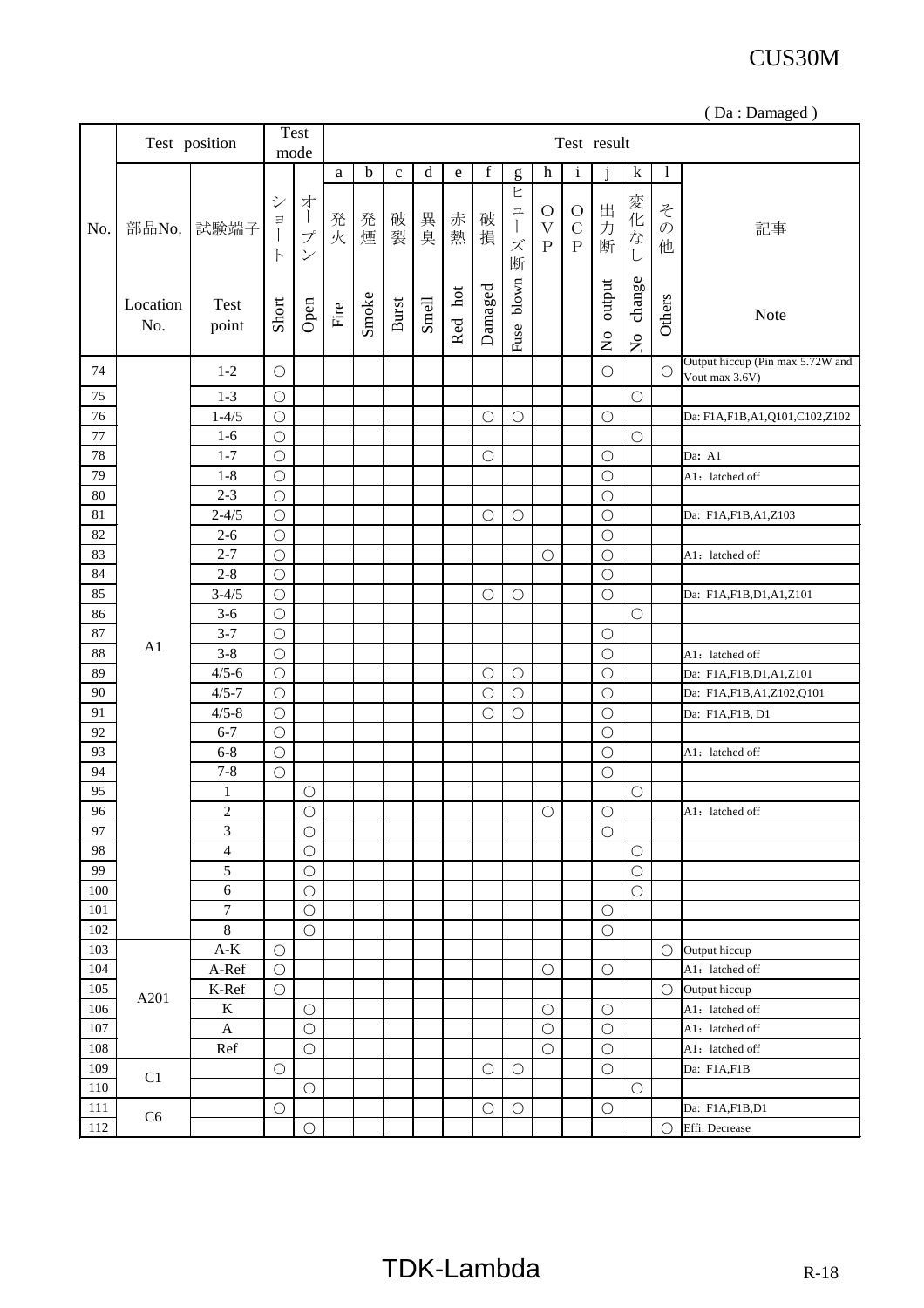|            | (Da: Damaged)                 |                      |                                              |                                                                               |      |       |             |       |         |         |                                                                                                                                                                                                                                                                                                                                                                                                                                                                                                                                                                                                                                                                                                                                                                                                                                                                                                                                        |                                    |                                        |                                     |                                          |                         |                          |
|------------|-------------------------------|----------------------|----------------------------------------------|-------------------------------------------------------------------------------|------|-------|-------------|-------|---------|---------|----------------------------------------------------------------------------------------------------------------------------------------------------------------------------------------------------------------------------------------------------------------------------------------------------------------------------------------------------------------------------------------------------------------------------------------------------------------------------------------------------------------------------------------------------------------------------------------------------------------------------------------------------------------------------------------------------------------------------------------------------------------------------------------------------------------------------------------------------------------------------------------------------------------------------------------|------------------------------------|----------------------------------------|-------------------------------------|------------------------------------------|-------------------------|--------------------------|
|            |                               | Test position        |                                              | <b>Test</b><br>Test result<br>mode                                            |      |       |             |       |         |         |                                                                                                                                                                                                                                                                                                                                                                                                                                                                                                                                                                                                                                                                                                                                                                                                                                                                                                                                        |                                    |                                        |                                     |                                          |                         |                          |
|            |                               |                      |                                              |                                                                               | a    | b     | $\mathbf c$ | d     | e       | f       | $\mathbf{g}$                                                                                                                                                                                                                                                                                                                                                                                                                                                                                                                                                                                                                                                                                                                                                                                                                                                                                                                           | h                                  | $\mathbf{1}$                           |                                     | $\mathbf k$                              | $\mathbf{l}$            |                          |
| No.        | 部品No.                         | 試験端子                 | $\ddot{\checkmark}$<br>$\exists$<br>$\vdash$ | 才<br>$\Big\}$<br>$\overline{\mathcal{J}}^{\circ}$<br>$\overline{\mathcal{V}}$ | 発火   | 発煙    | 破裂          | 異臭    | 赤熱      | 破損      | ヒ<br>$\overline{\phantom{a}}$<br>$\Big] % \centering \includegraphics[width=0.9\textwidth]{images/TrDiM-Architecture.png} % \caption { % of the GIM and the GIM (M) and the GIM (M) and the GIM (M) are shown in the case of $X$. The first two different values are shown in the case of $X$. The first two different values are shown in the case of $X$. The first two different values are shown in the case of $X$. The first two different values are shown in the case of $X$. The first two different values are shown in the case of $X$. The first two different values are shown in the case of $X$. The first two different values are shown in the case of $X$. The first two different values are shown in the case of $X$. The first two different values are shown in the case of $X$. The first two different values are shown in the case of $X$. The first two different values are shown in the case of$<br>ズ<br>断 | $\bigcirc$<br>$\bar{V}$<br>$\rm P$ | $\bigcirc$<br>$\mathcal{C}$<br>$\rm P$ | 出力<br>断                             | 変化な                                      | そ<br>$\mathcal{O}$<br>他 | 記事                       |
|            | Location<br>No.               | <b>Test</b><br>point | Short                                        | Open                                                                          | Fire | Smoke | Burst       | Smell | Red hot | Damaged | Fuse blown                                                                                                                                                                                                                                                                                                                                                                                                                                                                                                                                                                                                                                                                                                                                                                                                                                                                                                                             |                                    |                                        | output<br>$\mathsf{S}^{\mathsf{O}}$ | change<br>$\mathop{\mathsf{S}}\nolimits$ | Others                  | Note                     |
| 113        | C51/C52                       |                      | $\bigcirc$                                   |                                                                               |      |       |             |       |         |         |                                                                                                                                                                                                                                                                                                                                                                                                                                                                                                                                                                                                                                                                                                                                                                                                                                                                                                                                        |                                    |                                        | $\bigcirc$                          |                                          |                         |                          |
| 114        |                               |                      |                                              | $\bigcirc$                                                                    |      |       |             |       |         |         |                                                                                                                                                                                                                                                                                                                                                                                                                                                                                                                                                                                                                                                                                                                                                                                                                                                                                                                                        |                                    |                                        |                                     | $\bigcirc$                               |                         |                          |
| 115        | C101                          |                      | $\bigcirc$                                   |                                                                               |      |       |             |       |         |         |                                                                                                                                                                                                                                                                                                                                                                                                                                                                                                                                                                                                                                                                                                                                                                                                                                                                                                                                        |                                    |                                        | $\bigcirc$                          |                                          | $\bigcirc$              | Output hiccup            |
| 116        |                               |                      |                                              | $\bigcirc$                                                                    |      |       |             |       |         |         |                                                                                                                                                                                                                                                                                                                                                                                                                                                                                                                                                                                                                                                                                                                                                                                                                                                                                                                                        |                                    |                                        |                                     |                                          | $\bigcirc$              | Effi. Decrease           |
| 117        | C102                          |                      | $\bigcirc$                                   |                                                                               |      |       |             |       |         |         |                                                                                                                                                                                                                                                                                                                                                                                                                                                                                                                                                                                                                                                                                                                                                                                                                                                                                                                                        |                                    |                                        | $\circ$                             |                                          |                         | A1: latched off          |
| 118        |                               |                      |                                              | $\bigcirc$                                                                    |      |       |             |       |         |         |                                                                                                                                                                                                                                                                                                                                                                                                                                                                                                                                                                                                                                                                                                                                                                                                                                                                                                                                        |                                    |                                        |                                     | $\bigcirc$                               |                         |                          |
| 119        |                               |                      | $\bigcirc$                                   |                                                                               |      |       |             |       |         |         |                                                                                                                                                                                                                                                                                                                                                                                                                                                                                                                                                                                                                                                                                                                                                                                                                                                                                                                                        |                                    |                                        | $\bigcirc$                          |                                          |                         |                          |
| 120        | C103                          |                      |                                              | $\bigcirc$                                                                    |      |       |             |       |         |         |                                                                                                                                                                                                                                                                                                                                                                                                                                                                                                                                                                                                                                                                                                                                                                                                                                                                                                                                        |                                    |                                        |                                     | $\bigcirc$                               |                         |                          |
| 121        | C104/C105                     |                      | $\bigcirc$                                   |                                                                               |      |       |             |       |         |         |                                                                                                                                                                                                                                                                                                                                                                                                                                                                                                                                                                                                                                                                                                                                                                                                                                                                                                                                        |                                    |                                        |                                     | $\bigcirc$                               |                         |                          |
| 122        | C109/C110                     |                      |                                              | $\bigcirc$                                                                    |      |       |             |       |         |         |                                                                                                                                                                                                                                                                                                                                                                                                                                                                                                                                                                                                                                                                                                                                                                                                                                                                                                                                        |                                    |                                        |                                     | $\bigcirc$                               |                         |                          |
| 123        |                               |                      | $\bigcirc$                                   |                                                                               |      |       |             |       |         |         |                                                                                                                                                                                                                                                                                                                                                                                                                                                                                                                                                                                                                                                                                                                                                                                                                                                                                                                                        |                                    |                                        | $\bigcirc$                          |                                          |                         | A1: latched off          |
| 124        | C107                          |                      |                                              | $\bigcirc$                                                                    |      |       |             |       |         |         |                                                                                                                                                                                                                                                                                                                                                                                                                                                                                                                                                                                                                                                                                                                                                                                                                                                                                                                                        |                                    |                                        |                                     |                                          | $\bigcirc$              | Effi. Increase           |
| 125        |                               |                      | $\bigcirc$                                   |                                                                               |      |       |             |       |         |         |                                                                                                                                                                                                                                                                                                                                                                                                                                                                                                                                                                                                                                                                                                                                                                                                                                                                                                                                        |                                    |                                        | $\bigcirc$                          |                                          |                         | A1: latched off          |
| 126        | C201                          |                      |                                              | $\bigcirc$                                                                    |      |       |             |       |         |         |                                                                                                                                                                                                                                                                                                                                                                                                                                                                                                                                                                                                                                                                                                                                                                                                                                                                                                                                        |                                    |                                        |                                     |                                          | $\bigcirc$              | Effi. Increase           |
| 127        |                               |                      | $\bigcirc$                                   |                                                                               |      |       |             |       |         |         |                                                                                                                                                                                                                                                                                                                                                                                                                                                                                                                                                                                                                                                                                                                                                                                                                                                                                                                                        | $\bigcirc$                         |                                        | $\bigcirc$                          |                                          |                         | A1: latched off          |
| 128        | C <sub>2</sub> 0 <sub>2</sub> |                      |                                              | $\bigcirc$                                                                    |      |       |             |       |         |         |                                                                                                                                                                                                                                                                                                                                                                                                                                                                                                                                                                                                                                                                                                                                                                                                                                                                                                                                        |                                    |                                        |                                     |                                          | $\bigcirc$              | Output unsteady          |
| 129        |                               |                      | $\bigcirc$                                   |                                                                               |      |       |             |       |         |         |                                                                                                                                                                                                                                                                                                                                                                                                                                                                                                                                                                                                                                                                                                                                                                                                                                                                                                                                        |                                    |                                        | $\bigcirc$                          |                                          | $\bigcirc$              | Output hiccup            |
| 130        | C203                          |                      |                                              | $\bigcirc$                                                                    |      |       |             |       |         |         |                                                                                                                                                                                                                                                                                                                                                                                                                                                                                                                                                                                                                                                                                                                                                                                                                                                                                                                                        |                                    |                                        |                                     |                                          | $\bigcirc$              | Have noise               |
| 131        |                               |                      | $\bigcirc$                                   |                                                                               |      |       |             |       |         |         |                                                                                                                                                                                                                                                                                                                                                                                                                                                                                                                                                                                                                                                                                                                                                                                                                                                                                                                                        |                                    |                                        |                                     |                                          | $\bigcirc$              | Output drop              |
| 132        | C <sub>204</sub>              |                      |                                              | $\bigcirc$                                                                    |      |       |             |       |         |         |                                                                                                                                                                                                                                                                                                                                                                                                                                                                                                                                                                                                                                                                                                                                                                                                                                                                                                                                        |                                    |                                        |                                     | $\bigcirc$                               |                         |                          |
| 133        |                               |                      | $\bigcirc$                                   |                                                                               |      |       |             |       |         |         |                                                                                                                                                                                                                                                                                                                                                                                                                                                                                                                                                                                                                                                                                                                                                                                                                                                                                                                                        |                                    |                                        |                                     |                                          |                         | $\bigcirc$ Output hiccup |
| 134        | C <sub>205</sub>              |                      |                                              | $\bigcirc$                                                                    |      |       |             |       |         |         |                                                                                                                                                                                                                                                                                                                                                                                                                                                                                                                                                                                                                                                                                                                                                                                                                                                                                                                                        |                                    |                                        |                                     | $\bigcirc$                               |                         |                          |
| 135        |                               |                      | $\bigcirc$                                   |                                                                               |      |       |             |       |         |         |                                                                                                                                                                                                                                                                                                                                                                                                                                                                                                                                                                                                                                                                                                                                                                                                                                                                                                                                        |                                    |                                        | $\bigcirc$                          |                                          |                         |                          |
| 136        | C206/C207                     |                      |                                              | $\bigcirc$                                                                    |      |       |             |       |         |         |                                                                                                                                                                                                                                                                                                                                                                                                                                                                                                                                                                                                                                                                                                                                                                                                                                                                                                                                        |                                    |                                        |                                     | $\bigcirc$                               |                         |                          |
| 137        | R101/R102                     |                      | $\bigcirc$                                   |                                                                               |      |       |             |       |         |         |                                                                                                                                                                                                                                                                                                                                                                                                                                                                                                                                                                                                                                                                                                                                                                                                                                                                                                                                        |                                    |                                        |                                     |                                          | $\bigcirc$              | Effi. Decrease           |
| 138        | /R103                         |                      |                                              | $\bigcirc$                                                                    |      |       |             |       |         |         |                                                                                                                                                                                                                                                                                                                                                                                                                                                                                                                                                                                                                                                                                                                                                                                                                                                                                                                                        |                                    |                                        |                                     | $\bigcirc$                               |                         |                          |
| 139        |                               |                      | $\bigcirc$                                   |                                                                               |      |       |             |       |         |         |                                                                                                                                                                                                                                                                                                                                                                                                                                                                                                                                                                                                                                                                                                                                                                                                                                                                                                                                        |                                    |                                        |                                     |                                          | $\bigcirc$              | Effi. Decrease           |
| 140        | R104/R105                     |                      |                                              | $\bigcirc$                                                                    |      |       |             |       |         |         |                                                                                                                                                                                                                                                                                                                                                                                                                                                                                                                                                                                                                                                                                                                                                                                                                                                                                                                                        |                                    |                                        |                                     |                                          | $\bigcirc$              | Effi. Increase           |
| 141        |                               |                      | $\bigcirc$                                   |                                                                               |      |       |             |       |         |         |                                                                                                                                                                                                                                                                                                                                                                                                                                                                                                                                                                                                                                                                                                                                                                                                                                                                                                                                        |                                    |                                        | $\bigcirc$                          |                                          |                         | A1: latched off          |
| 142        | R106/R107                     |                      |                                              | $\bigcirc$                                                                    |      |       |             |       |         |         |                                                                                                                                                                                                                                                                                                                                                                                                                                                                                                                                                                                                                                                                                                                                                                                                                                                                                                                                        |                                    |                                        | $\bigcirc$                          |                                          |                         | A1: latched off          |
|            |                               |                      |                                              |                                                                               |      |       |             |       |         |         |                                                                                                                                                                                                                                                                                                                                                                                                                                                                                                                                                                                                                                                                                                                                                                                                                                                                                                                                        |                                    |                                        |                                     |                                          |                         |                          |
| 143<br>144 | R <sub>108</sub>              |                      | $\bigcirc$                                   |                                                                               |      |       |             |       |         |         |                                                                                                                                                                                                                                                                                                                                                                                                                                                                                                                                                                                                                                                                                                                                                                                                                                                                                                                                        |                                    |                                        |                                     | $\bigcirc$                               |                         |                          |
|            | R113/R114                     |                      |                                              | $\bigcirc$                                                                    |      |       |             |       |         |         |                                                                                                                                                                                                                                                                                                                                                                                                                                                                                                                                                                                                                                                                                                                                                                                                                                                                                                                                        |                                    |                                        | $\bigcirc$                          |                                          |                         |                          |
| 145<br>146 | /R115                         |                      | $\bigcirc$                                   | $\bigcirc$                                                                    |      |       |             |       |         |         |                                                                                                                                                                                                                                                                                                                                                                                                                                                                                                                                                                                                                                                                                                                                                                                                                                                                                                                                        |                                    |                                        |                                     | $\bigcirc$<br>$\bigcirc$                 |                         |                          |
|            |                               |                      |                                              |                                                                               |      |       |             |       |         |         |                                                                                                                                                                                                                                                                                                                                                                                                                                                                                                                                                                                                                                                                                                                                                                                                                                                                                                                                        |                                    |                                        |                                     | $\bigcirc$                               |                         | Effi. Increase           |
| 147<br>148 | R201/R202                     |                      | $\bigcirc$                                   |                                                                               |      |       |             |       |         |         |                                                                                                                                                                                                                                                                                                                                                                                                                                                                                                                                                                                                                                                                                                                                                                                                                                                                                                                                        |                                    |                                        |                                     |                                          |                         |                          |
|            |                               |                      |                                              | $\bigcirc$                                                                    |      |       |             |       |         |         |                                                                                                                                                                                                                                                                                                                                                                                                                                                                                                                                                                                                                                                                                                                                                                                                                                                                                                                                        | $\bigcirc$                         |                                        | $\bigcirc$                          |                                          | $\bigcirc$              | Effi. Decrease           |
| 149        | R <sub>204</sub>              |                      | $\bigcirc$                                   |                                                                               |      |       |             |       |         |         |                                                                                                                                                                                                                                                                                                                                                                                                                                                                                                                                                                                                                                                                                                                                                                                                                                                                                                                                        |                                    |                                        |                                     |                                          |                         | A1: latched off          |
| 150        |                               |                      |                                              | $\bigcirc$                                                                    |      |       |             |       |         |         |                                                                                                                                                                                                                                                                                                                                                                                                                                                                                                                                                                                                                                                                                                                                                                                                                                                                                                                                        |                                    |                                        |                                     | $\bigcirc$                               |                         |                          |
| 151<br>152 | R206                          |                      | $\bigcirc$                                   |                                                                               |      |       |             |       |         |         |                                                                                                                                                                                                                                                                                                                                                                                                                                                                                                                                                                                                                                                                                                                                                                                                                                                                                                                                        |                                    |                                        |                                     | $\bigcirc$                               |                         |                          |
|            |                               |                      |                                              | $\bigcirc$                                                                    |      |       |             |       |         |         |                                                                                                                                                                                                                                                                                                                                                                                                                                                                                                                                                                                                                                                                                                                                                                                                                                                                                                                                        |                                    |                                        |                                     | $\bigcirc$                               |                         |                          |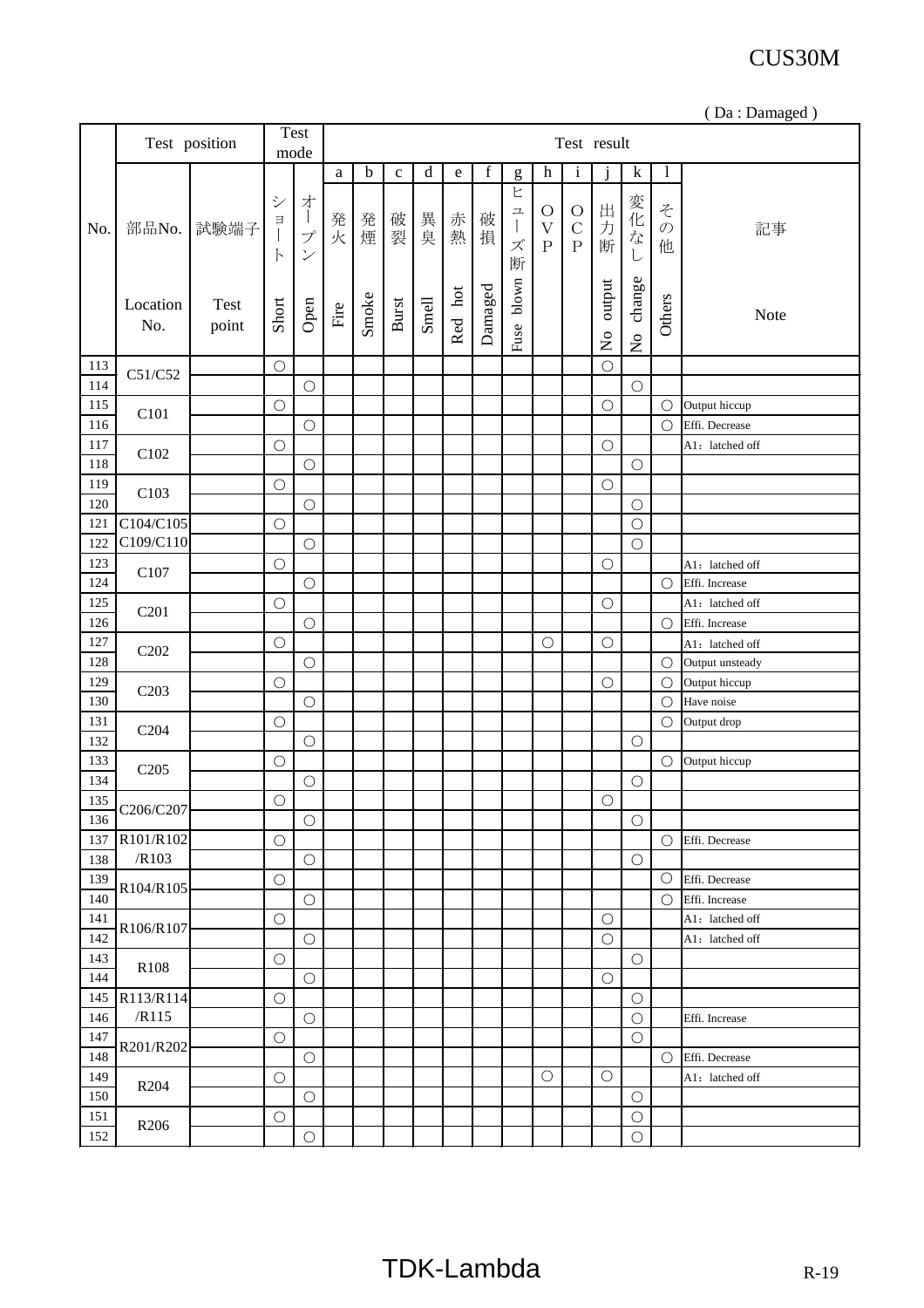|     |                  |                      |                         |                                                                                                 |      |       |             |       |           |             |                                                                                                                                                                                                                                      |                                                    |                                     |                                     |                                   |              | (Da: Damaged)   |
|-----|------------------|----------------------|-------------------------|-------------------------------------------------------------------------------------------------|------|-------|-------------|-------|-----------|-------------|--------------------------------------------------------------------------------------------------------------------------------------------------------------------------------------------------------------------------------------|----------------------------------------------------|-------------------------------------|-------------------------------------|-----------------------------------|--------------|-----------------|
|     |                  | Test position        |                         | <b>Test</b><br>mode                                                                             |      |       |             |       |           |             |                                                                                                                                                                                                                                      |                                                    |                                     | Test result                         |                                   |              |                 |
|     |                  |                      |                         |                                                                                                 | a    | b     | $\mathbf c$ | d     | ${\bf e}$ | $\mathbf f$ | g                                                                                                                                                                                                                                    | h                                                  | $\mathbf{i}$                        |                                     | $\mathbf k$                       | $\mathbf{1}$ |                 |
| No. | 部品No.            | 試験端子                 | シ<br>ヨ<br> <br>$\vdash$ | オ<br>$\begin{array}{c} \hline \end{array}$<br>$\mathcal{I}^{\circ}$<br>$\overline{\mathscr{S}}$ | 発火   | 発煙    | 破裂          | 異臭    | 赤熱        | 破損          | ヒ<br>$\mathfrak{L}% =\mathfrak{L}_{\mathcal{A}}\left( \mathfrak{L}_{\mathcal{A}}\right) ^{\ast}\otimes\mathfrak{L}_{\mathcal{A}}\left( \mathfrak{L}_{\mathcal{A}}\right) ^{\ast}$<br>$\begin{array}{c} \hline \end{array}$<br>ズ<br>断 | $\bigcirc$<br>$\overline{\mathrm{V}}$<br>${\bf P}$ | $\circ$<br>$\mathcal{C}$<br>$\rm P$ | 出<br>方<br>断                         | 変化な                               | その<br>他      | 記事              |
|     | Location<br>No.  | <b>Test</b><br>point | Short                   | Open                                                                                            | Fire | Smoke | Burst       | Smell | Red hot   | Damaged     | Fuse blown                                                                                                                                                                                                                           |                                                    |                                     | output<br>$\mathsf{S}^{\mathsf{o}}$ | change<br>$\overline{\mathsf{S}}$ | Others       | Note            |
| 153 | R <sub>207</sub> |                      | $\bigcirc$              |                                                                                                 |      |       |             |       |           |             |                                                                                                                                                                                                                                      |                                                    |                                     |                                     |                                   | $\circ$      | Output ascend   |
| 154 |                  |                      |                         | $\bigcirc$                                                                                      |      |       |             |       |           |             |                                                                                                                                                                                                                                      |                                                    |                                     |                                     |                                   | $\bigcirc$   | Output descend  |
| 155 | R208/R209        |                      | $\bigcirc$              |                                                                                                 |      |       |             |       |           |             |                                                                                                                                                                                                                                      |                                                    |                                     | $\bigcirc$                          |                                   |              | Output descend  |
| 156 |                  |                      |                         | $\bigcirc$                                                                                      |      |       |             |       |           |             |                                                                                                                                                                                                                                      | $\bigcirc$                                         |                                     | $\circ$                             |                                   |              |                 |
| 157 | R210             |                      | $\bigcirc$              |                                                                                                 |      |       |             |       |           |             |                                                                                                                                                                                                                                      |                                                    |                                     |                                     |                                   | $\bigcirc$   | Output ascend   |
| 158 |                  |                      |                         | $\bigcirc$                                                                                      |      |       |             |       |           |             |                                                                                                                                                                                                                                      |                                                    |                                     |                                     |                                   | $\bigcirc$   | Output descend  |
| 159 | R216             |                      | $\bigcirc$              |                                                                                                 |      |       |             |       |           |             |                                                                                                                                                                                                                                      |                                                    |                                     |                                     | $\bigcirc$                        |              |                 |
| 160 |                  |                      |                         | $\bigcirc$                                                                                      |      |       |             |       |           |             |                                                                                                                                                                                                                                      |                                                    |                                     |                                     | $\bigcirc$                        |              | OVP malfunction |
| 161 | C7               |                      | $\bigcirc$              |                                                                                                 |      |       |             |       |           |             |                                                                                                                                                                                                                                      |                                                    |                                     | $\bigcirc$                          |                                   |              |                 |
| 162 |                  |                      |                         | $\bigcirc$                                                                                      |      |       |             |       |           |             |                                                                                                                                                                                                                                      |                                                    |                                     |                                     |                                   | $\bigcirc$   | Output hiccup   |
| 163 | C106             |                      | $\bigcirc$              |                                                                                                 |      |       |             |       |           |             |                                                                                                                                                                                                                                      |                                                    |                                     |                                     | $\bigcirc$                        |              | OVP malfunction |
| 164 |                  |                      |                         | $\bigcirc$                                                                                      |      |       |             |       |           |             |                                                                                                                                                                                                                                      |                                                    |                                     |                                     | $\bigcirc$                        |              |                 |
| 165 | C108             |                      | $\bigcirc$              |                                                                                                 |      |       |             |       |           |             |                                                                                                                                                                                                                                      |                                                    |                                     | $\bigcirc$                          |                                   |              |                 |
| 166 |                  |                      |                         | $\bigcirc$                                                                                      |      |       |             |       |           |             |                                                                                                                                                                                                                                      |                                                    |                                     |                                     | $\bigcirc$                        |              |                 |
| 167 | C111             |                      | $\bigcirc$              |                                                                                                 |      |       |             |       |           |             |                                                                                                                                                                                                                                      |                                                    |                                     | $\bigcirc$                          |                                   |              |                 |
| 168 |                  |                      |                         | $\bigcirc$                                                                                      |      |       |             |       |           |             |                                                                                                                                                                                                                                      |                                                    |                                     |                                     | $\bigcirc$                        |              |                 |
| 169 | C <sub>208</sub> |                      | $\bigcirc$              |                                                                                                 |      |       |             |       |           |             |                                                                                                                                                                                                                                      |                                                    |                                     |                                     | $\bigcirc$                        |              |                 |
| 170 |                  |                      |                         | $\bigcirc$                                                                                      |      |       |             |       |           |             |                                                                                                                                                                                                                                      |                                                    |                                     |                                     | $\bigcirc$                        |              |                 |
| 171 | R111/R112        |                      | $\bigcirc$              |                                                                                                 |      |       |             |       |           |             |                                                                                                                                                                                                                                      |                                                    |                                     |                                     | $\bigcirc$                        |              |                 |
| 172 |                  |                      |                         | $\bigcirc$                                                                                      |      |       |             |       |           |             |                                                                                                                                                                                                                                      |                                                    |                                     |                                     | $\bigcirc$                        |              |                 |
| 173 | R116             |                      | $\bigcirc$              |                                                                                                 |      |       |             |       |           |             |                                                                                                                                                                                                                                      |                                                    |                                     |                                     | $\bigcirc$                        |              |                 |
| 174 |                  |                      |                         | $\bigcirc$                                                                                      |      |       |             |       |           |             |                                                                                                                                                                                                                                      |                                                    |                                     |                                     | $\bigcirc$                        |              | OVP malfunction |
| 175 | R117             |                      | $\bigcirc$              |                                                                                                 |      |       |             |       |           |             |                                                                                                                                                                                                                                      |                                                    |                                     |                                     | $\bigcirc$                        |              | OVP malfunction |
| 176 |                  |                      |                         | $\bigcirc$                                                                                      |      |       |             |       |           |             |                                                                                                                                                                                                                                      |                                                    |                                     |                                     | $\bigcirc$                        |              |                 |
| 177 |                  |                      | $\bigcirc$              |                                                                                                 |      |       |             |       |           |             |                                                                                                                                                                                                                                      |                                                    |                                     |                                     | $\bigcirc$                        |              |                 |
| 178 | R211/R212        |                      |                         | $\bigcirc$                                                                                      |      |       |             |       |           |             |                                                                                                                                                                                                                                      | $\bigcirc$                                         |                                     | $\bigcirc$                          |                                   |              | A1: latched off |
| 179 |                  |                      | $\bigcirc$              |                                                                                                 |      |       |             |       |           |             |                                                                                                                                                                                                                                      |                                                    |                                     |                                     | $\bigcirc$                        |              |                 |
| 180 | R213             |                      |                         | $\bigcirc$                                                                                      |      |       |             |       |           |             |                                                                                                                                                                                                                                      |                                                    |                                     |                                     | $\bigcirc$                        |              |                 |
| 181 |                  |                      | $\bigcirc$              |                                                                                                 |      |       |             |       |           |             |                                                                                                                                                                                                                                      |                                                    |                                     |                                     | $\bigcirc$                        |              | OVP malfunction |
| 182 | R217             |                      |                         | $\bigcirc$                                                                                      |      |       |             |       |           |             |                                                                                                                                                                                                                                      |                                                    |                                     |                                     | $\bigcirc$                        |              |                 |
| 183 |                  |                      | $\bigcirc$              |                                                                                                 |      |       |             |       |           |             |                                                                                                                                                                                                                                      |                                                    |                                     |                                     | $\bigcirc$                        |              |                 |
| 184 | R218             |                      |                         | $\bigcirc$                                                                                      |      |       |             |       |           |             |                                                                                                                                                                                                                                      |                                                    |                                     |                                     | $\bigcirc$                        |              |                 |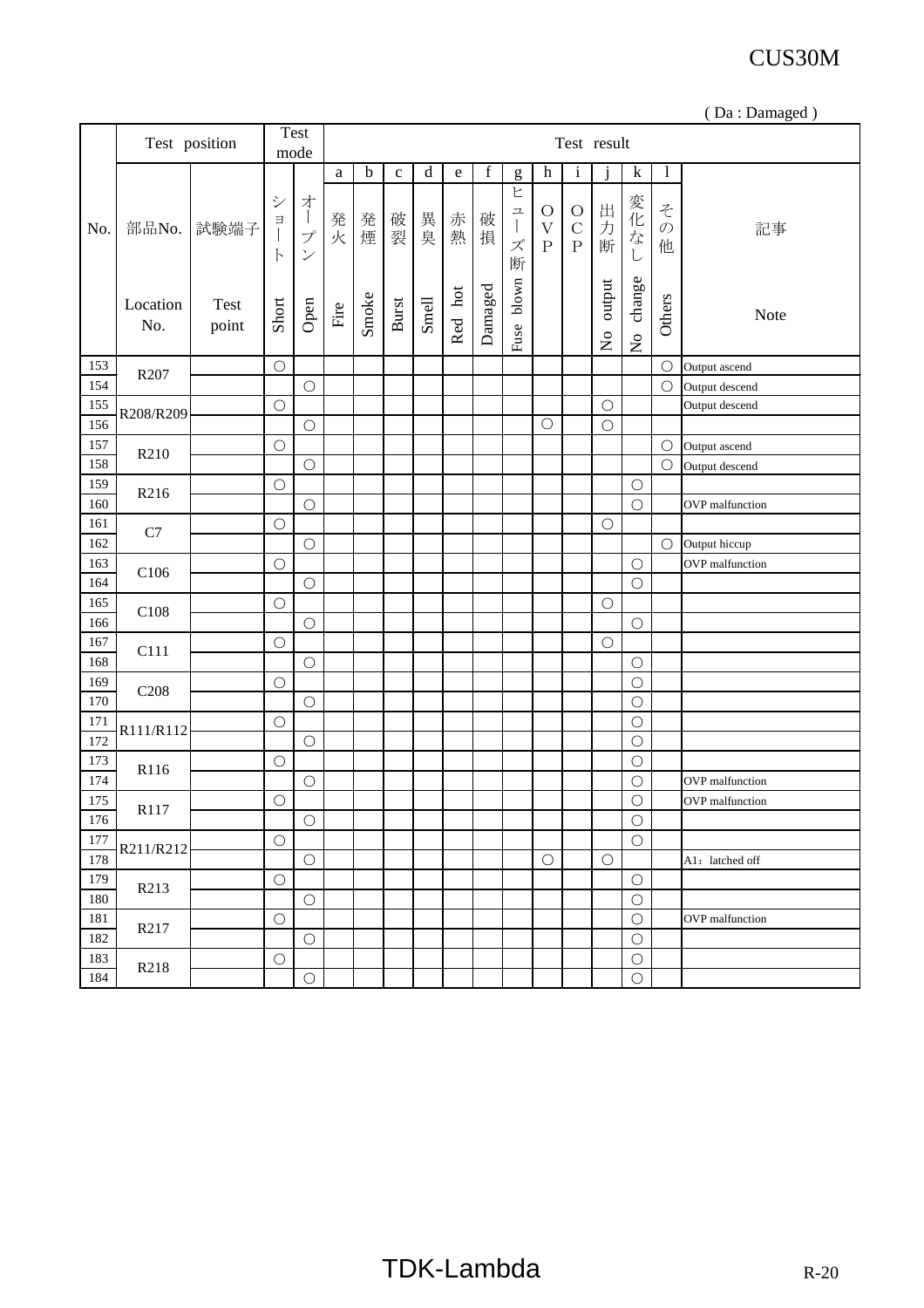#### 6.振動試験 **Vibration Test**

**MODEL** : **CUS30M**

#### **(1)** 振動試験種類 **Vibration Test Class**

掃引振動数耐久試験 Frequency variable endurance test

#### **(2)** 使用振動試験装置 **Equipment Used**

Unholtz Dickie Corp. SAI30-R16C

#### **(3)** 試験条件 **Test Conditions**

| ・周波数範囲          | : $10 \sim 500$ Hz             | ・振動方向       | : X, Y, Z   |
|-----------------|--------------------------------|-------------|-------------|
| Sweep frequency |                                | Direction   |             |
| ・掃引時間           | : 1.0分間                        | ·試験時間       | : 各方向共 1時間  |
| Sweep time      | 1.0min                         | Sweep count | 1 hour each |
| ・加速度            | : 一定 19.6m/s <sup>2</sup> (2G) |             |             |
| Acceleration    | Constant                       |             |             |

#### **(4)** 試験方法 **Test Method**



#### **(5)** 判定条件 **Judging Conditions**

1.破壊しない事

Not to be broken 2.試験後の特性は初期値から変動していない事 Characteristic to be within regulation specification after the test.

#### **(6)** 試験結果 **Test Results**

#### 合格 **OK**

# $TDK-Lambda$  R-21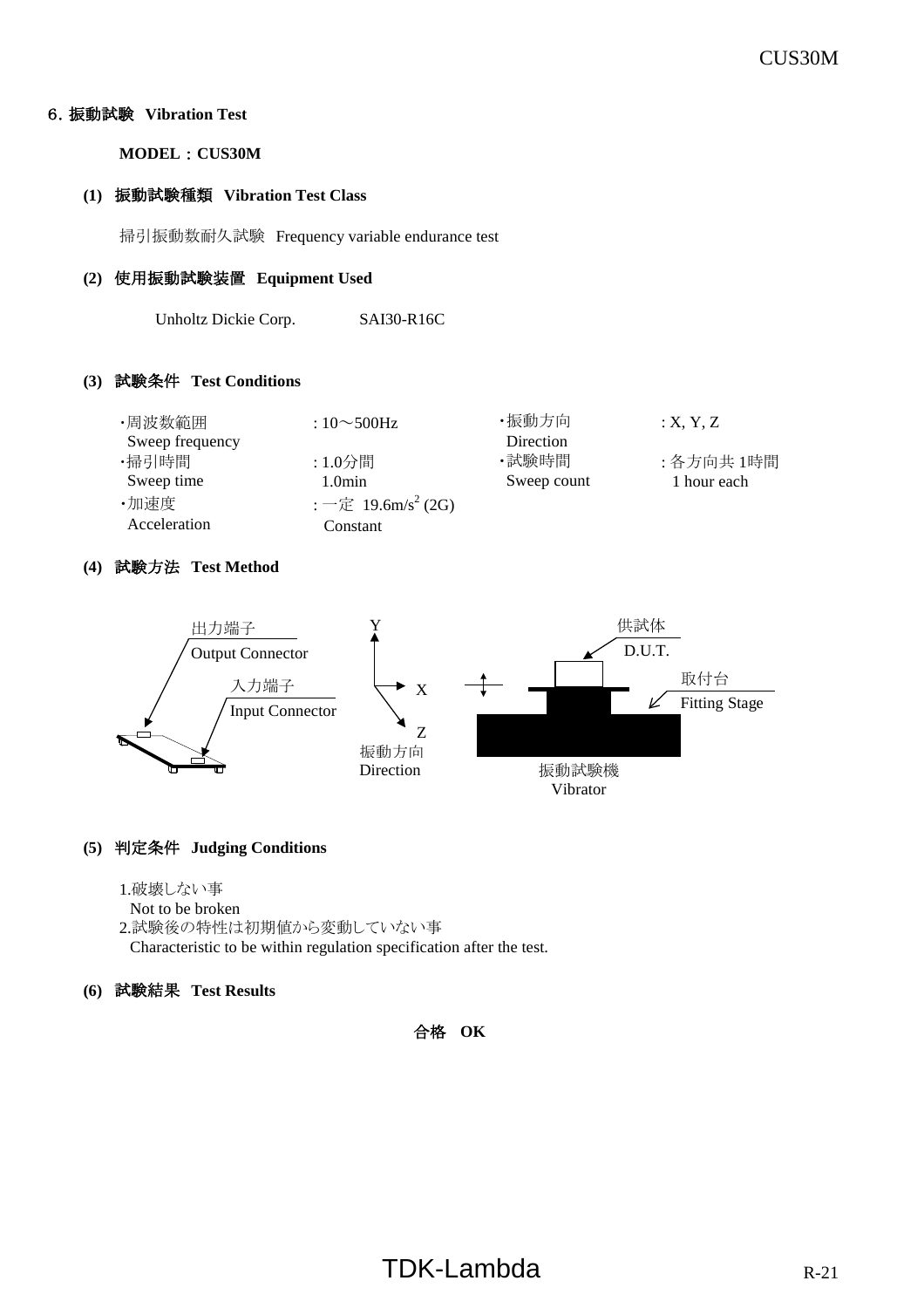#### **7**.ノイズシミュレート試験 **Noise Simulate Test**

#### **MODEL** : **CUS30M**

#### **(1)** 試験回路及び測定器 **Test Circuit and Equipment**



# **(2)** 試験条件 **Test Conditions**

| ・入力電圧<br>Input voltage | $: 100, 240$ VAC   | ・ノイズ雷圧<br>Noise level | : $0\sim2kV$       |
|------------------------|--------------------|-----------------------|--------------------|
| ・出力電圧                  | :定格                | ・位相                   | : $0 \sim 360$ deg |
| <b>Output Voltage</b>  | Rated              | Phase                 |                    |
| ·出力電流                  | $: 0, 100\%$       | ・極性                   | $: +, -$           |
| Output current         |                    | Polarity              |                    |
| ·周囲温度                  | $:25^{\circ}C$     | ・印加モード                | : コモン、ノーマル         |
| Ambient temperature    |                    | Mode                  | Common, Normal     |
| ・パルス幅                  | $:50 \sim 1000$ ns | ・トリガ選択                | : Line             |
| Pulse width            |                    | Trigger select        |                    |

#### **(3)** 判定条件 **Judging Conditions**

1.破壊しない事

# Not to be broken

- 2.出力がダウンしない事 Not to be shut down output
- 3.その他異常のない事

No other out of orders

#### **(4)** 試験結果 **Test Results**

合格 **OK**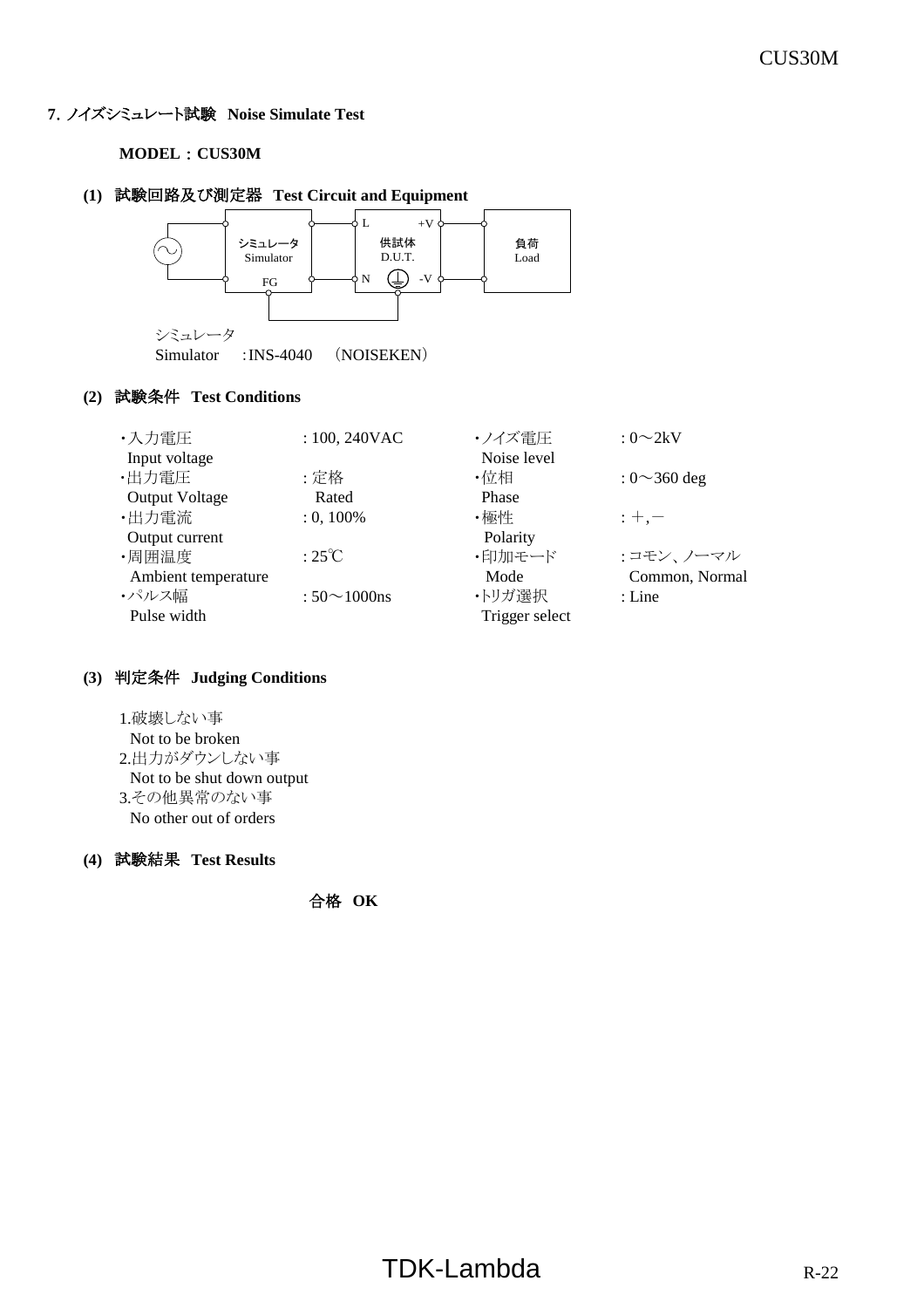#### **8**.熱衝撃試験 **Thermal Shock Test**

**MODEL** : **CUS30M**

#### **(1)** 使用計測器 **Equipment Used**

TSA-101S-W : ESPEC

#### **(2)** 試験条件 **Test Conditions**



 初期測定の後、供試品を試験槽に入れ、上記サイクルで試験を行う。700サイクル後に、 供試品を常温常湿下に1時間放置し、出力に異常がない事を確認する。

 Before testing, check if there is no abnormal output, then put the D.U.T. in testing chamber, and test it according to the above cycle. 700 cycles later, leave it for 1 hour at the room temperature , then check if there is no abnormal output.

#### **(4)** 判定条件 **Judging Conditions**

1.破壊しない事

```
Not to be broken
```
2.試験後の特性は初期値から変動していない事 Characteristic to be within regulation specification after the test.

#### **(5)** 試験結果 **Test Results**

合格 **OK**